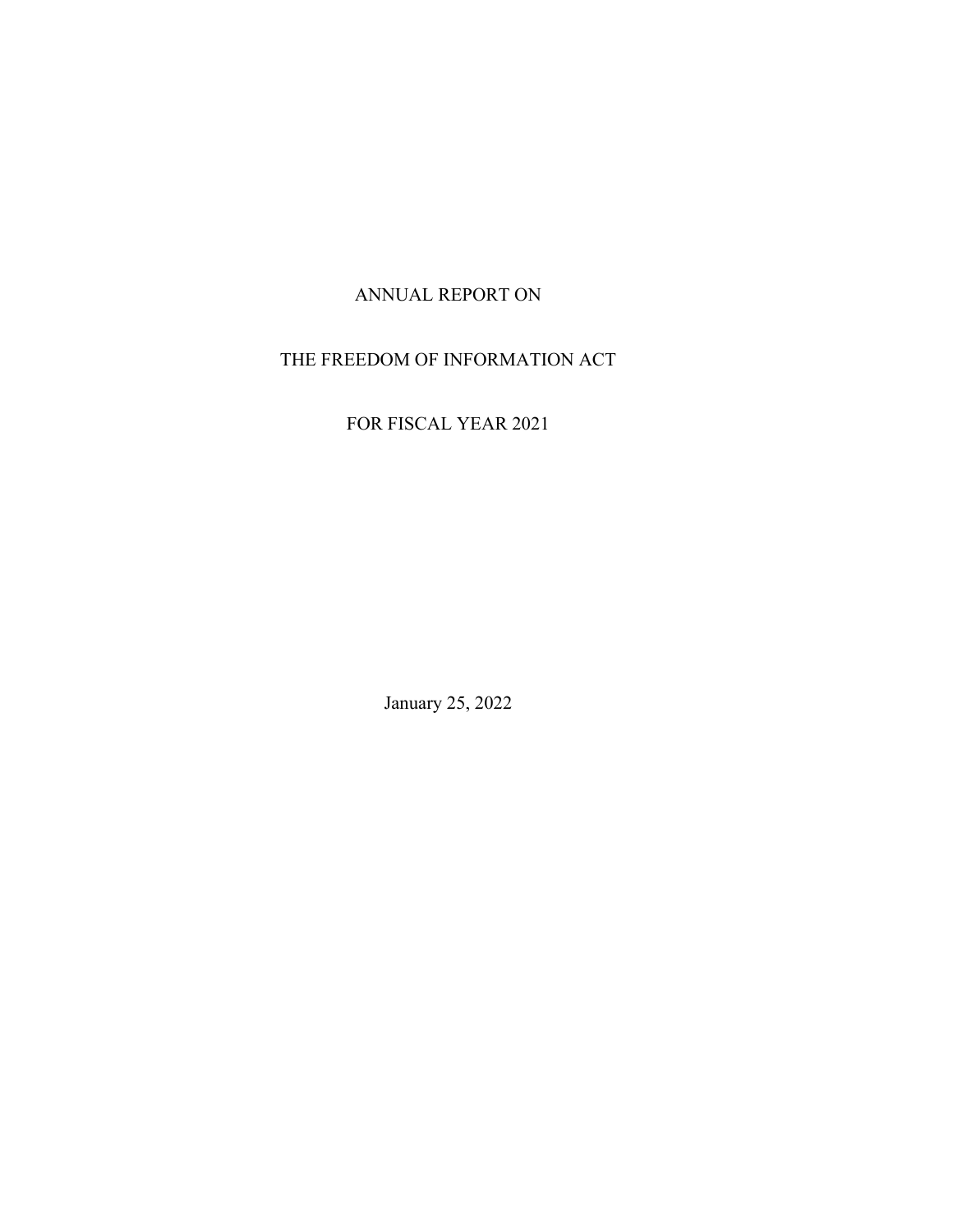## **ANNUAL REPORT ON THE FREEDOM OF INFORMATION ACT FOR FISCAL YEAR 2021**

### **FEDERAL OPEN MARKET COMMITTEE Submitted on January 25, 2022**

The following information is submitted to the U.S. Department of Justice by the Federal Open Market Committee of the Federal Reserve System (FOMC) in accordance with the requirements of the Freedom of Information Act (5 U.S.C. § 552(e)), as amended.

### **I. Basic Information Regarding Report**

- 1. The FOMC's contact person for questions about this report is Mr. Brian J. Bonis, Assistant Secretary, Federal Open Market Committee, Mail Stop M-2375, Board of Governors of the Federal Reserve System, 20<sup>th</sup> Street and Constitution Avenue, N.W., Washington, DC 20551; (202) 973-7400; FAX (202) 452-2921.
- 2. Electronic address for this report on the Federal Reserve Board's Web site: <http://www.federalreserve.gov/foia/files/FOMCFOIA2021anrpt.pdf>
- 3. A paper copy of this report may be obtained by printing it from the Board's web site or requesting it from Mr. Brian J. Bonis, (see I.1. above).

## **II. Making a FOIA Request**

- 1. The Federal Open Market Committee does not have individual agency components or offices that receive requests; all requests may be made to Mr. James A. Clouse, Secretary of the Federal Open Market Committee, electronically on the FOMC FOIA website at [https://fomcfoia.federalreserve.gov/app/Home.aspx;](https://fomcfoia.federalreserve.gov/app/Home.aspx) or c/o Board of Governors of the Federal Reserve System, 20<sup>th</sup> Street and Constitution Avenue, N.W., Washington, DC 20551 (Tel: 202-973-7400); or to the FOMC's contact person (see I.1. above).
- 2. In the past, the types of information that the FOMC has most often withheld consisted of privileged or confidential commercial or financial information (exemption 4), and inter- and intra-agency pre-decisional deliberative communications (exemption 5). All information withheld is carefully reviewed for compliance with the requirement in subsection (b) of the FOIA to identify and disclose any reasonably segregable nonexempt information.
- 3. The FOMC's FOIA Regulations are available on the FOMC FOIA website: <http://www.federalreserve.gov/foia/fomc/regulations.htm> The fee schedule is also available at this location: <http://www.federalreserve.gov/foia/fomc/fees.htm>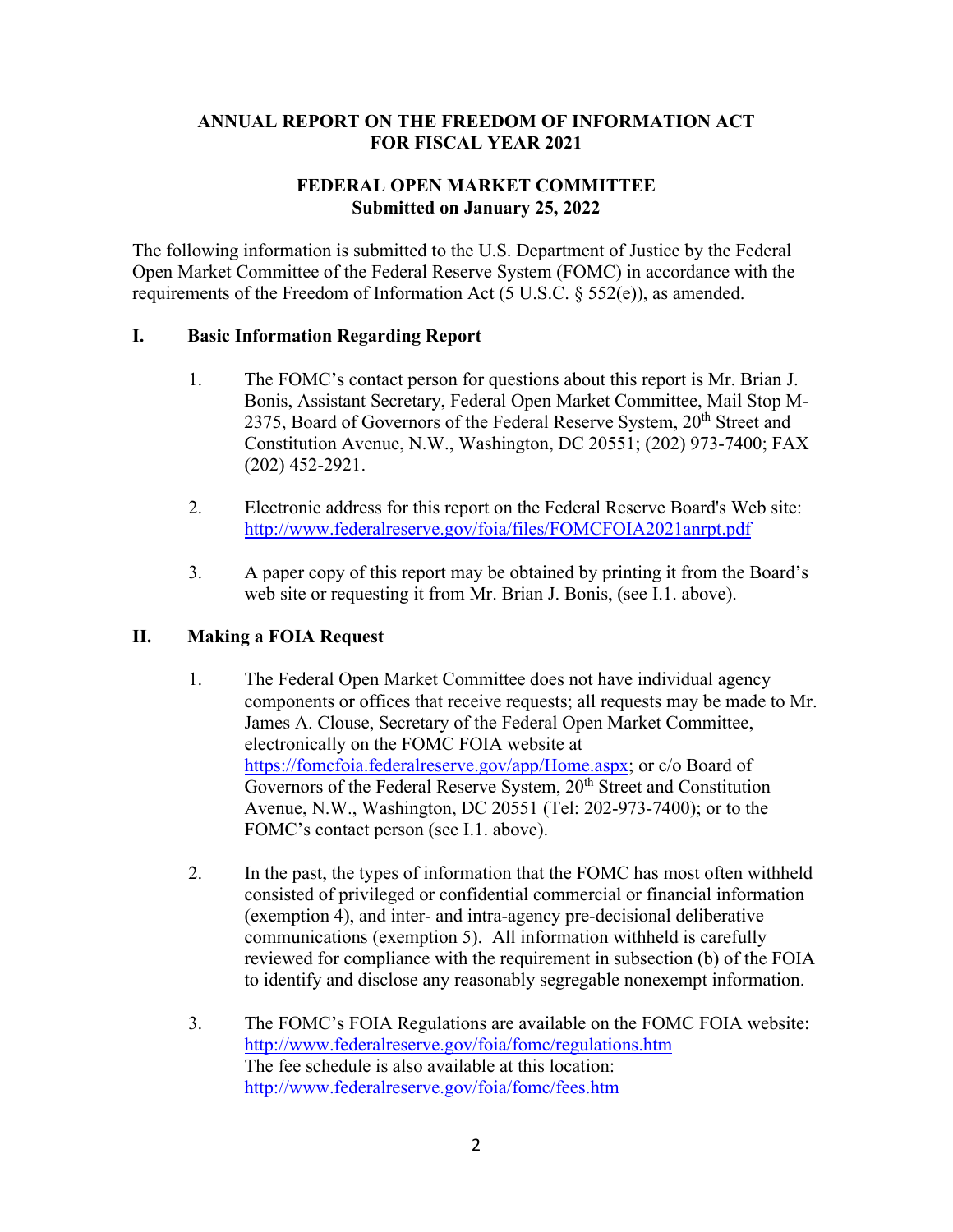#### **III. Acronyms, Definitions, and Exemptions**

- 1. Agency-specific acronyms or other terms.
	- a. Board Board of Governors of the Federal Reserve System
	- b. FOMC Federal Open Market Committee
	- c.  $FOIA Freedom of Information Act (5 U.S.C. § 552)$
	- d. FY Fiscal year which covers the period from October 1 to September 30
	- e.  $PA Privacy$  Act (5 U.S.C. §552)
- 2. Basic terms used in this Report:
	- a. **Administrative Appeal** a request to a federal agency asking that it review at a higher administrative level a FOIA determination made by the agency at the initial request level.
	- b. **Average number** the number obtained by dividing the sum of a group of numbers by the quantity of numbers in the group. For example, of 3, 7, and 14, the average number is 8.
	- c. **Backlog** the number of requests or administrative appeals that are pending at an agency at the end of the fiscal year that are beyond the statutory time period for a response.
	- d. **Component** for agencies that process requests on a decentralized basis, a "component" is an entity, also sometimes referred to as an Office, Division, Bureau, Center, or Directorate, within the agency that processes FOIA requests. The FOIA now requires that agencies include in their Annual FOIA Report data for both the agency overall and for each principal component of the agency.
	- e. **Consultation**  the procedure whereby the agency responding to a FOIA request first forwards a record to another agency or component within the same agency for its review because that other agency has an interest in the document. Once the agency in receipt of the consultation finishes its review of the record, it responds back to the agency or component within that same agency that forwarded it. That agency, in turn, will then respond to the FOIA requester.
	- f. **Exemption 3 Statute** a federal statute that exempts information from disclosure and which the agency relies on to withhold information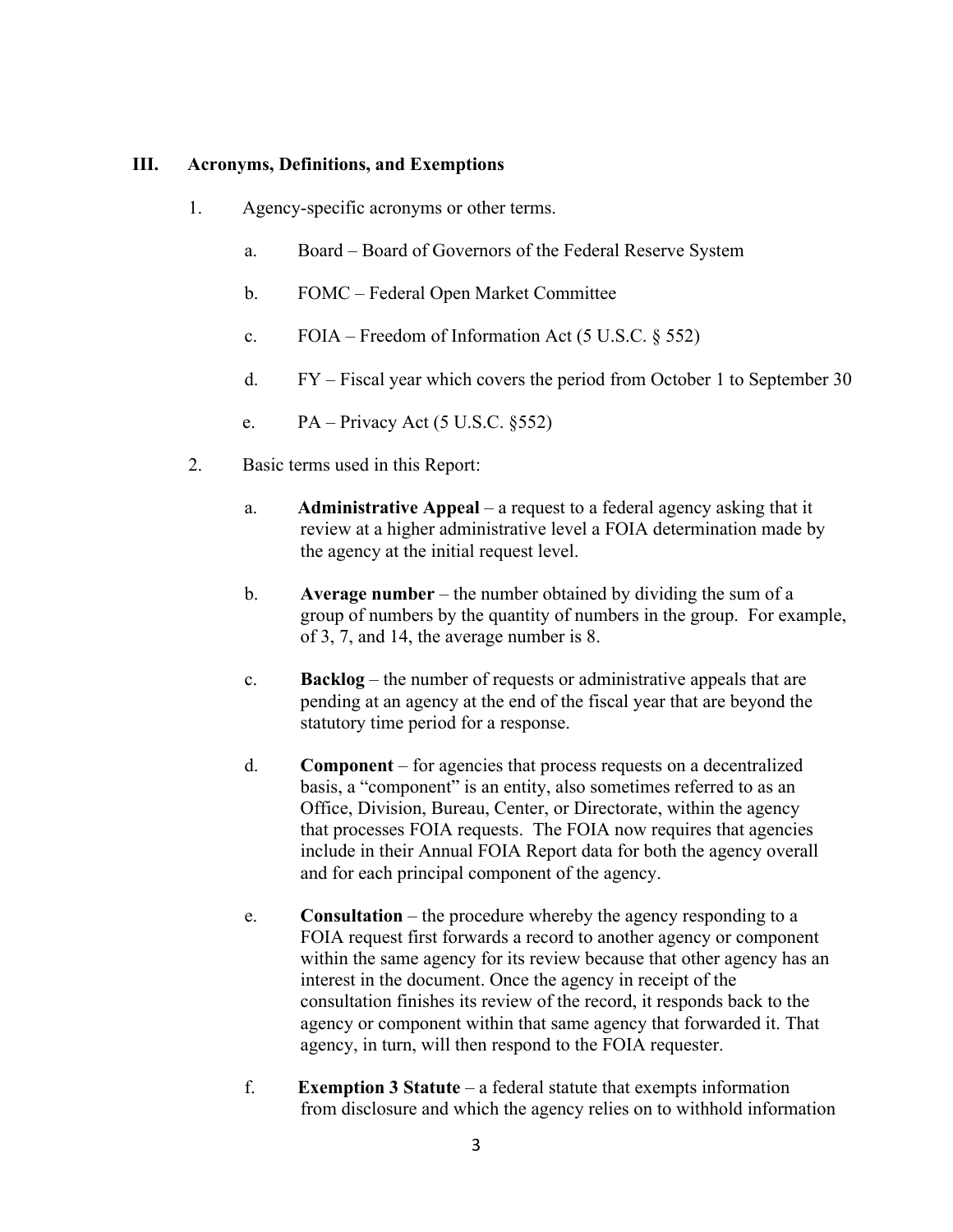under subsection (b)(3) of the FOIA.

- g. **FOIA Request** a FOIA request is generally a request to a federal agency for access to records concerning another person (i.e., a "third-party" request), or concerning an organization, or a particular topic of interest. FOIA requests also include requests made by requesters seeking records concerning themselves (i.e., "first-party" requests) when those requesters are not subject to the Privacy Act, such as non-U.S. citizens. Moreover, because all first-party requesters should be afforded the benefit of both the access provisions of the FOIA as well as those of the Privacy Act, FOIA requests also include any first-party requests where an agency determines that it must search beyond its Privacy Act "systems of records" or where a Privacy Act exemption applies, and the agency looks to FOIA to afford the greatest possible access. All requests which require the agency to utilize the FOIA in responding to the requester are included in this Report. Additionally, a FOIA request includes records referred to the agency for processing and direct response to the requester. It does not, however, include records for which the agency has received a consultation from another agency. (Consultations are reported separately in Section XII of this Report.)
- h. Full Grant an agency decision to disclose all records in full in response to a FOIA request.
- i. **Full Denial** an agency decision not to release any records in response to a FOIA request because the records are exempt in their entireties under one or more of the FOIA exemptions, or because of a procedural reason, such as when no records could be located.
- j. **Median Number**  the middle, not average, number. For example, of 3, 7, and 14, the median number is 7.
- k. **Multi-track Processing** a system in which simple requests requiring relatively minimal review are placed in one processing track and more voluminous and complex requests are placed in one or more other tracks. Requests granted expedited processing are placed in yet another track. Requests in each track are processed on a first in/first out basis.
	- i. **Expedited Processing** an agency will process a FOIA request on an expedited basis when a requester satisfies the requirements for expedited processing as set forth in the statute and in agency regulations.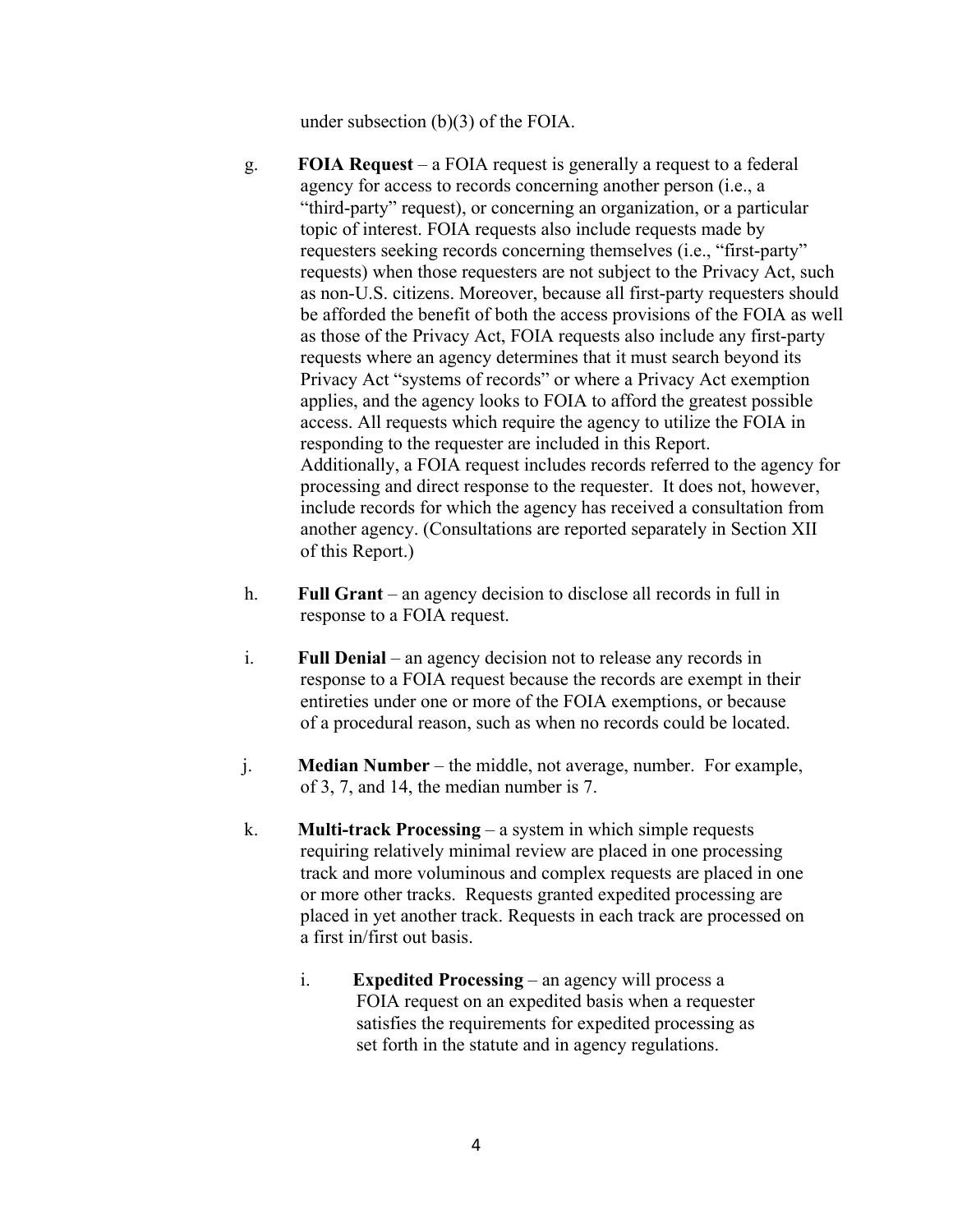- ii. **Simple Request**  a FOIA request that an agency using multi-track processing places in its fastest (nonexpedited) track based on the low volume and/or simplicity of the records requested.
- iii. **Complex Request**  a FOIA request that an agency using multi-track processing places in a slower track based on the high volume and/or complexity of the records requested.
- l. **Partial Grant/Partial Denial**  in response to a FOIA request, an agency decision to disclose portions of the records and to withhold other portions that are exempt under the FOIA, or to otherwise deny a portion of the request for a procedural reason.
- m. **Pending Request or Pending Administrative Appeal** a request or administrative appeal for which an agency has not taken final action in all respects**.**
- n. **Perfected Request** a request for records which reasonably describes such records and is made in accordance with published rules stating the time, place, fees (if any) and procedures to be followed**.**
- o. **Processed Request or Processed Administrative Appeal** a request or administrative appeal for which an agency has taken final action in all respects.
- p. **Range in Number of Days**  the lowest and highest number of days to process requests or administrative appeals.
- q. **Time Limits**  the time period in the statute for an agency to respond to a FOIA request (ordinarily twenty working days from receipt of a perfected FOIA request).
- 3. Concise descriptions of the nine FOIA Exemptions
	- a. **Exemption 1**: classified national defense and foreign relations information
	- b. **Exemption 2**: information that is related solely to the internal personnel rules and practices of an agency
	- c. **Exemption 3**: information that is prohibited from disclosure by another federal law
	- d. **Exemption 4**: trade secrets and other confidential business information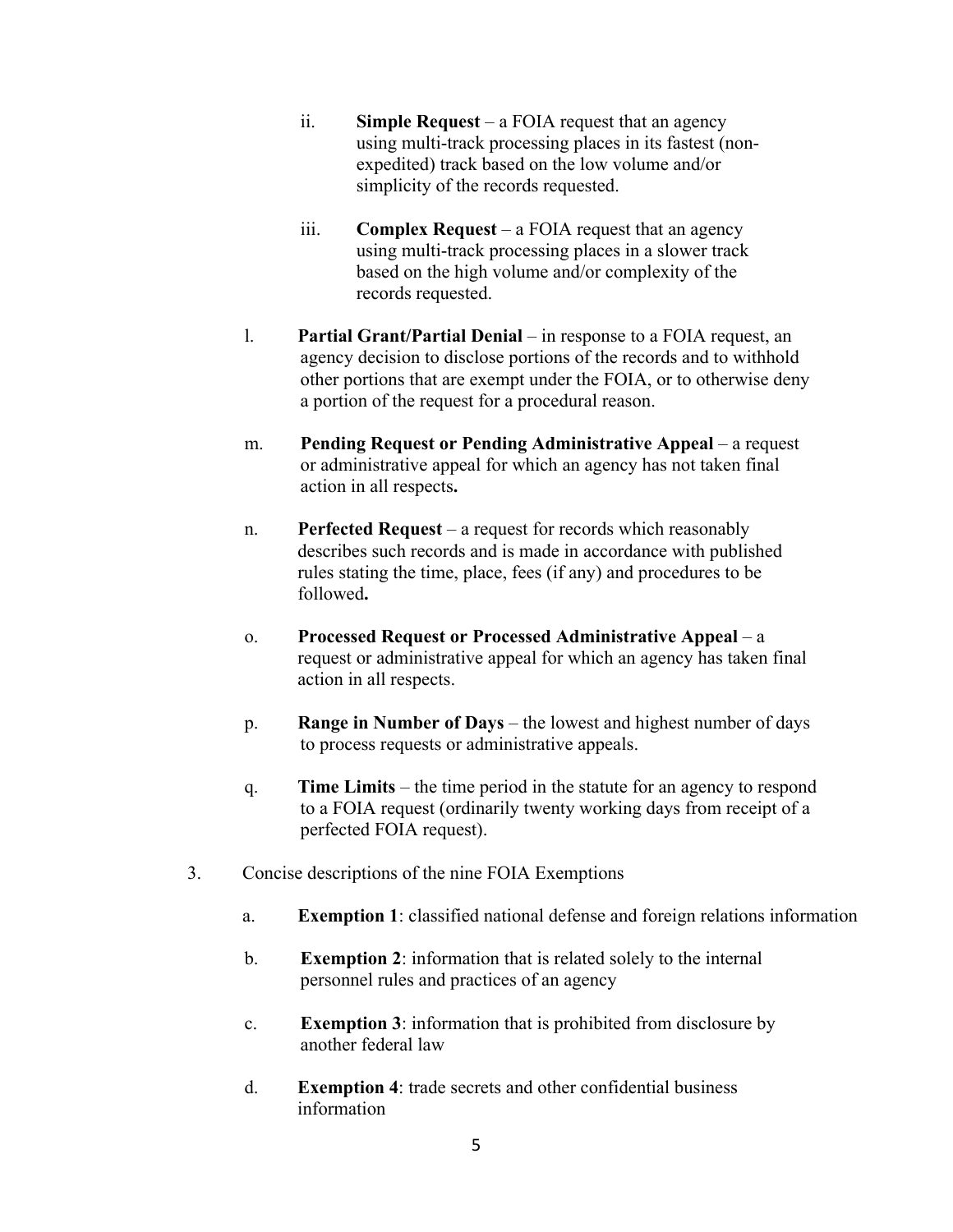- e. **Exemption 5**: inter-agency or intra-agency communications that are protected by legal privileges
- f. **Exemption 6**: information involving matters of personal privacy
- g. **Exemption 7**: records or information compiled for law enforcement purposes, to the extent that the production of those records (A) could reasonably be expected to interfere with enforcement proceedings, (B) would deprive a person of a right to a fair trial or an impartial adjudication, (C) could reasonably be expected to constitute an unwarranted invasion of personal privacy, (D) could reasonably be expected to disclose the identity of a confidential source, (E) would disclose techniques and procedures for law enforcement investigations or prosecutions, or would disclose guidelines for law enforcement investigations or prosecutions, or (F) could reasonably be expected to endanger the life or physical safety of any individual
- h. **Exemption 8**: information relating to the supervision of financial institutions
- i. **Exemption 9**: geological information on wells
- 3. Agency Component Abbreviations

| Component<br>Abbreviation | <b>Component Name</b>                |
|---------------------------|--------------------------------------|
| <b>FOMC</b>               | <b>Federal Open Market Committee</b> |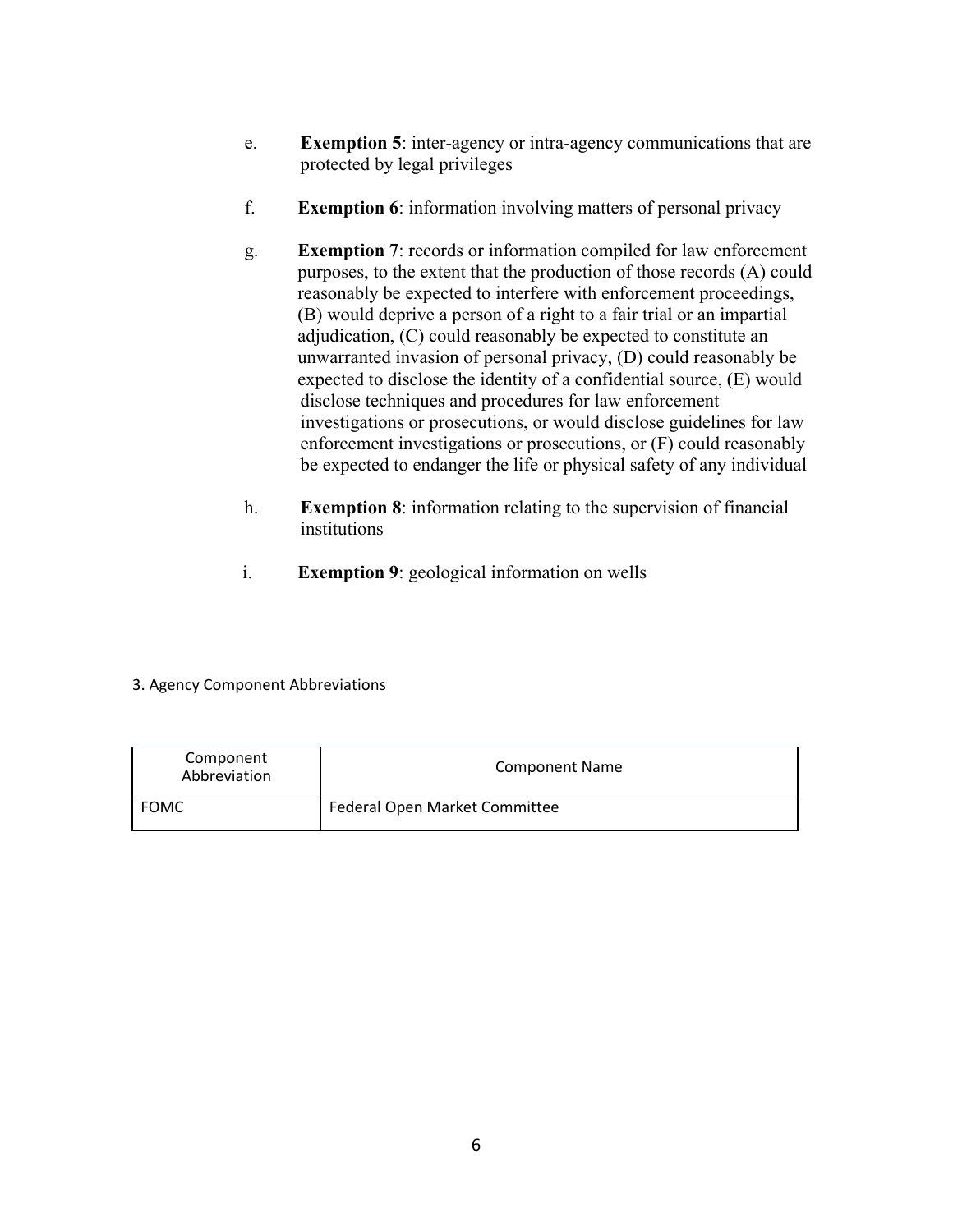|  |  |  |  | IV. Exemption 3 Statutes |
|--|--|--|--|--------------------------|
|--|--|--|--|--------------------------|

| Statute | Type of<br>Information<br>Withheld | <b>Case Citation</b> | Agency /<br>Component | Number of<br><b>Times</b><br>Relied<br>upon<br>by Agency /<br>Component | Total<br>Number<br>оf<br>Times<br>Relied<br>upon<br>by<br>Agency<br>Overall |
|---------|------------------------------------|----------------------|-----------------------|-------------------------------------------------------------------------|-----------------------------------------------------------------------------|
| N/A     | N/A                                | N/A                  | <b>FOMC</b>           |                                                                         | 0                                                                           |

## **V.A. FOIA REQUESTS -- RECEIVED, PROCESSED AND PENDING FOIA REQUESTS**

| Agency / Component    | Number of<br>Requests<br>Pending as of<br><b>Start</b><br>of Fiscal Year | Number of<br>Requests<br>Received<br>in Fiscal Year | Number of<br>Requests<br>Processed<br>in Fiscal Year | Number of<br>Requests<br>Pending as of<br>End<br>of Fiscal Year |
|-----------------------|--------------------------------------------------------------------------|-----------------------------------------------------|------------------------------------------------------|-----------------------------------------------------------------|
| <b>FOMC</b>           |                                                                          | 36                                                  | 36                                                   |                                                                 |
| <b>AGENCY OVERALL</b> | 0                                                                        | 36                                                  | 36                                                   |                                                                 |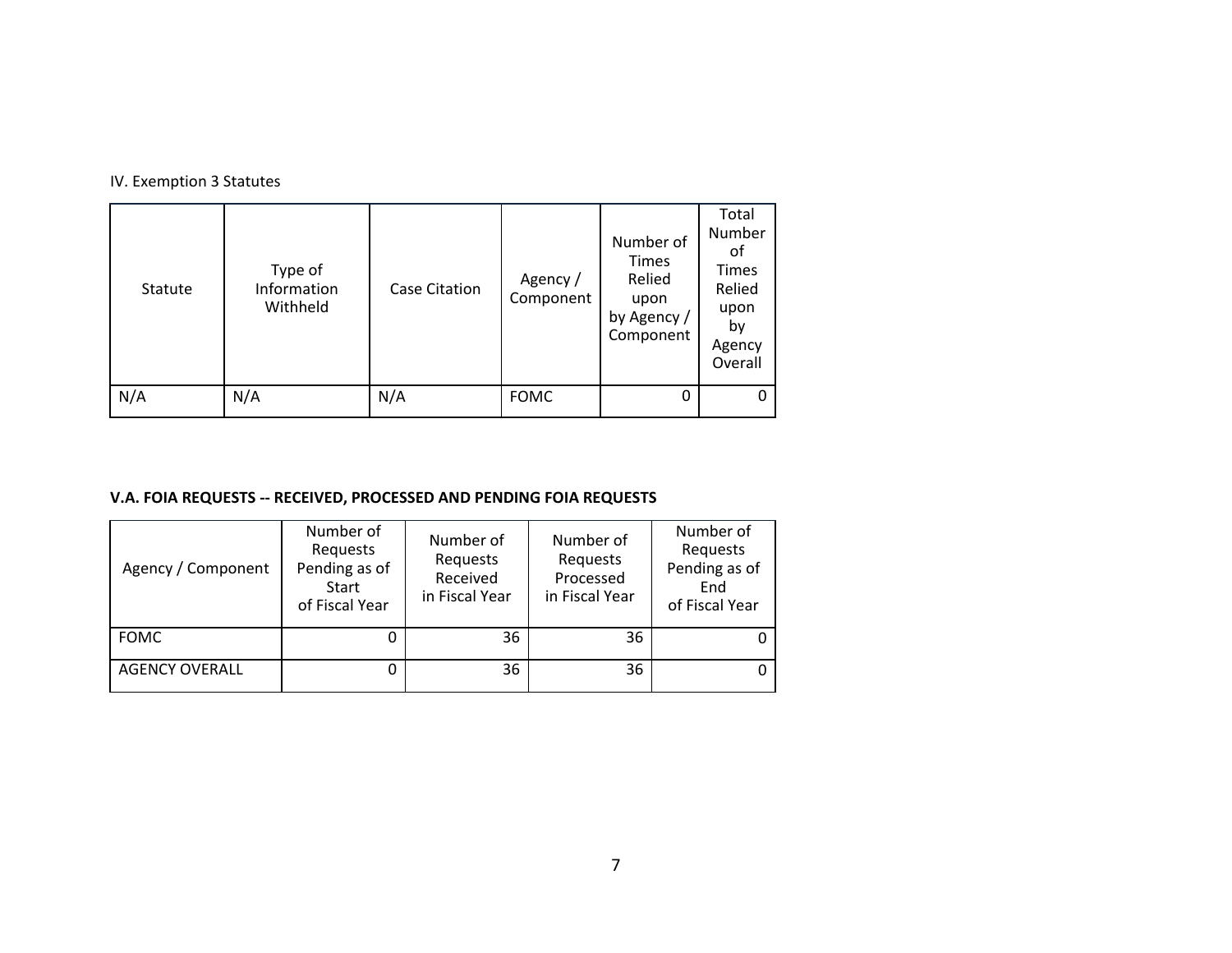| V.B.(1). DISPOSITION OF FOIA REQUESTS -- ALL PROCESSED REQUESTS |  |
|-----------------------------------------------------------------|--|
|-----------------------------------------------------------------|--|

| Agency/<br>Component            | Number<br>of Full<br>Grants | Number<br>0f<br>Partial<br>Grants /<br>Partial<br>Denials | Number of<br><b>Full Denials</b><br>Based on<br>Exemptions |               | Number of Full Denials Based on Reasons Other than Exemptions   |                      |                           |                                           |                                                           |                         |                      |                                        |              |  |  |
|---------------------------------|-----------------------------|-----------------------------------------------------------|------------------------------------------------------------|---------------|-----------------------------------------------------------------|----------------------|---------------------------|-------------------------------------------|-----------------------------------------------------------|-------------------------|----------------------|----------------------------------------|--------------|--|--|
|                                 |                             |                                                           |                                                            | No<br>Records | All Records<br>Referred to<br>Another<br>Component<br>or Agency | Request<br>Withdrawn | Fee-<br>Related<br>Reason | Records<br>not<br>Reasonably<br>Described | Improper<br><b>FOIA</b><br>Request<br>for Other<br>Reason | Not<br>Agency<br>Record | Duplicate<br>Request | Other<br>*Explain<br>in Chart<br>Below | <b>TOTAL</b> |  |  |
| <b>FOMC</b>                     | 15                          |                                                           |                                                            |               | 8                                                               | υ                    |                           | b                                         |                                                           |                         |                      |                                        | 36           |  |  |
| <b>AGENCY</b><br><b>OVERALL</b> | 15                          |                                                           |                                                            | ◠<br>∠        | 8                                                               | 0                    | 0                         | 6                                         |                                                           | 0                       |                      | 0                                      | 36           |  |  |

### **V.B.(2). DISPOSITION OF FOIA REQUESTS -- "OTHER" REASONS FOR "FULL DENIALS BASED ON REASONS OTHER THAN EXEMPTIONS"**

| Agency /<br>Component           | Description of "Other" Reasons for Denials<br>from Chart B(1) | Number of<br>Times "Other"<br>Reason Was<br>Relied Upon | <b>TOTAL</b> |
|---------------------------------|---------------------------------------------------------------|---------------------------------------------------------|--------------|
| <b>FOMC</b>                     | N/A                                                           | Ū                                                       |              |
| <b>AGENCY</b><br><b>OVERALL</b> |                                                               |                                                         | 0            |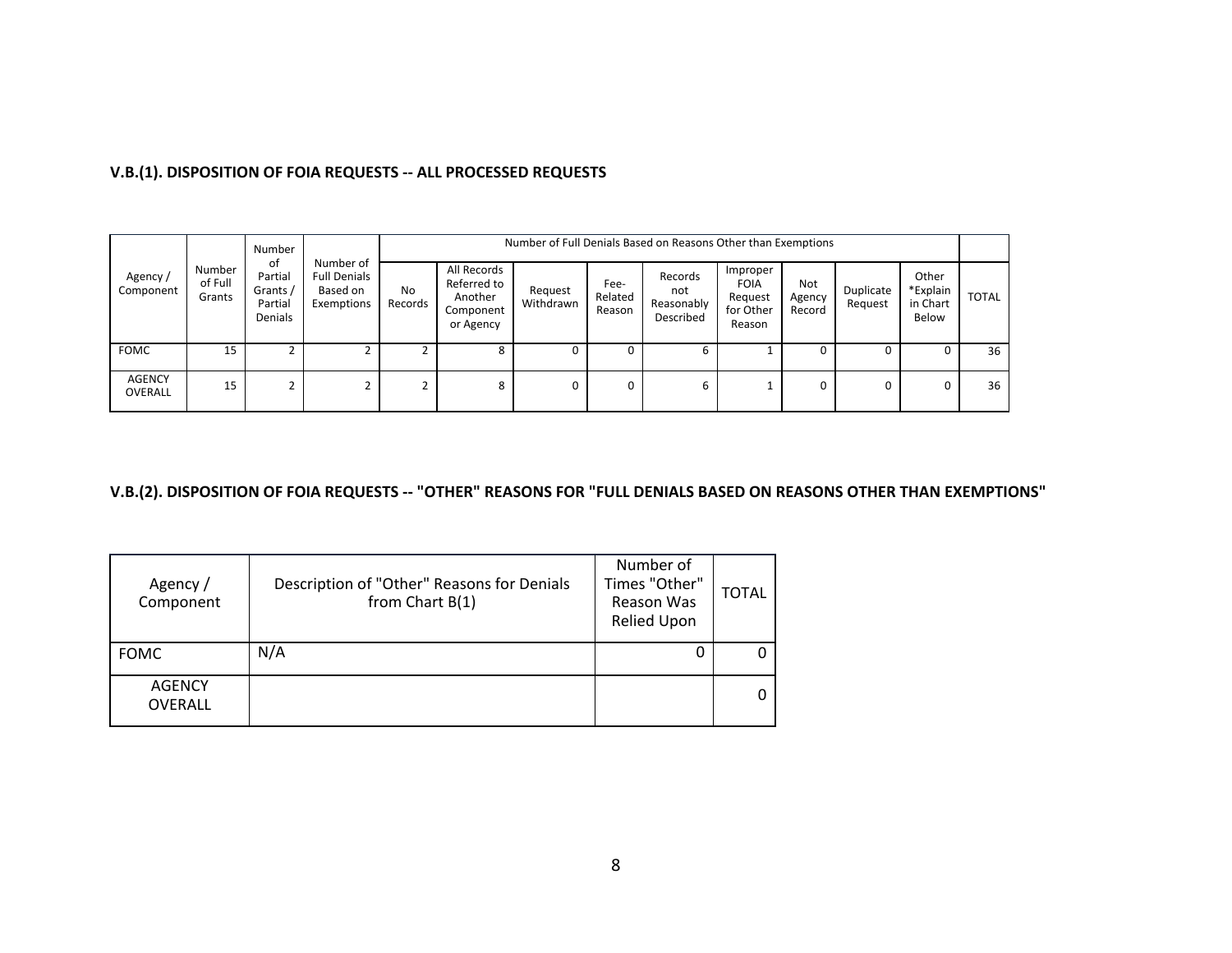| Agency /<br>Component           | Ex. | Ex. | Ex. | Ex.<br>4 | Ex.<br>5 | Ex.<br>6 | Ex.<br>7(A) | Ex.<br>7(B) | Ex.<br>7(C) | Ex.<br>7(D) | Ex.<br>7(E) | Ex.<br>7(F) | Ex.<br>8 | Ex.<br>9 |
|---------------------------------|-----|-----|-----|----------|----------|----------|-------------|-------------|-------------|-------------|-------------|-------------|----------|----------|
| <b>FOMC</b>                     | 0   | 0   | 0   | 1        | ◠        |          | 0           | 0           | 0           |             | 1           |             |          |          |
| <b>AGENCY</b><br><b>OVERALL</b> | 0   | 0   | 0   | ٠        |          |          | 0           |             | 0           |             | 1           |             |          |          |

**V.B.(3). DISPOSITION OF FOIA REQUESTS -- NUMBER OF TIMES EXEMPTIONS APPLIED**

#### **VI.A. ADMINISTRATIVE APPEALS OF INITIAL DETERMINATIONS OF FOIA REQUESTS -- RECEIVED, PROCESSED, AND PENDING ADMINISTRATIVE APPEALS**

| Agency /<br>Component           | Number of<br>Appeals<br>Pending as of<br><b>Start</b><br>of Fiscal Year | Number of<br>Appeals<br>Received<br>in Fiscal Year | Number of<br>Appeals<br>Processed<br>in Fiscal Year | Number of<br>Appeals<br>Pending as of<br>End<br>of Fiscal Year |
|---------------------------------|-------------------------------------------------------------------------|----------------------------------------------------|-----------------------------------------------------|----------------------------------------------------------------|
| <b>FOMC</b>                     |                                                                         | O                                                  |                                                     | 0                                                              |
| <b>AGENCY</b><br><b>OVERALL</b> |                                                                         | O                                                  |                                                     | 0                                                              |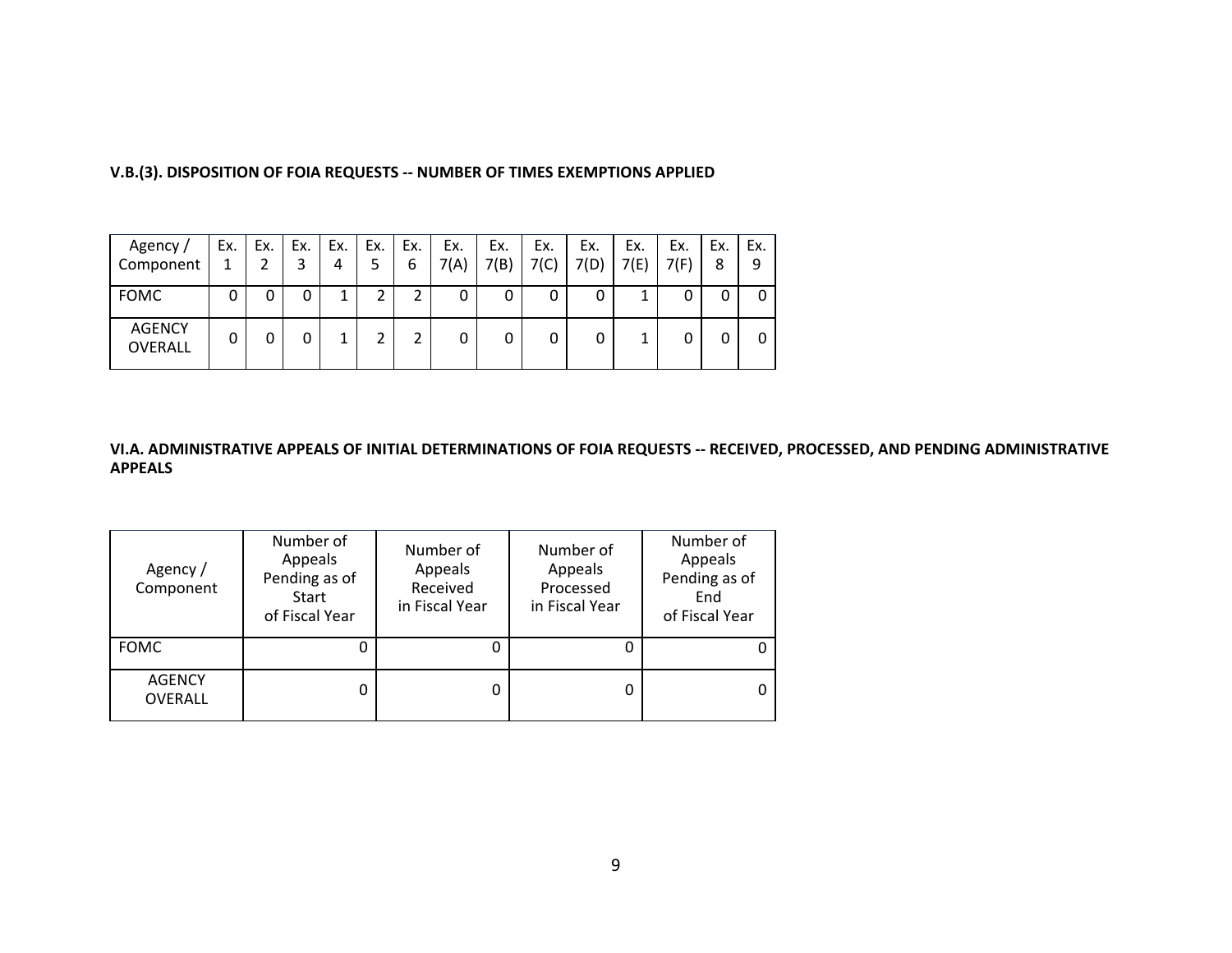| Agency /<br>Component    | Number<br>Affirmed on<br>Appeal | <b>Number Partially</b><br><b>Affirmed &amp; Partially</b><br>Reversed/Remanded<br>on Appeal | <b>Number Completely</b><br>Reversed/Remanded<br>on Appeal | Number of<br>Appeals<br>Closed for<br>Other<br>Reasons | <b>TOTAL</b> |
|--------------------------|---------------------------------|----------------------------------------------------------------------------------------------|------------------------------------------------------------|--------------------------------------------------------|--------------|
| <b>FOMC</b>              |                                 |                                                                                              |                                                            |                                                        | 0            |
| <b>AGENCY</b><br>OVERALL | 0                               | 0                                                                                            | 0                                                          |                                                        | 0            |

#### **VI.B. DISPOSITION OF ADMINISTRATIVE APPEALS -- ALL PROCESSED APPEALS**

### **VI.C.(1). REASONS FOR DENIAL ON APPEAL -- NUMBER OF TIMES EXEMPTIONS APPLIED**

| Agency /<br>Component    | Ex. | Ex. | Ex. | Ex.<br>4 | Ex.<br>5 | Ex.<br>6 | Ex.<br>7(A) | Ex.<br>7(B) | Ex.<br>7(C) | Ex.<br>7(D) | Ex.<br>7(E) | Ex.<br>7(F) | Ex.<br>8 | Ex.<br>9 |
|--------------------------|-----|-----|-----|----------|----------|----------|-------------|-------------|-------------|-------------|-------------|-------------|----------|----------|
| <b>FOMC</b>              | 0   | 0   | 0   | 0        |          |          | 0           | 0           | 0           |             | 0           |             |          |          |
| <b>AGENCY</b><br>OVERALL | 0   | 0   | 0   | 0        |          |          | 0           | 0           | 0           |             | 0           |             |          |          |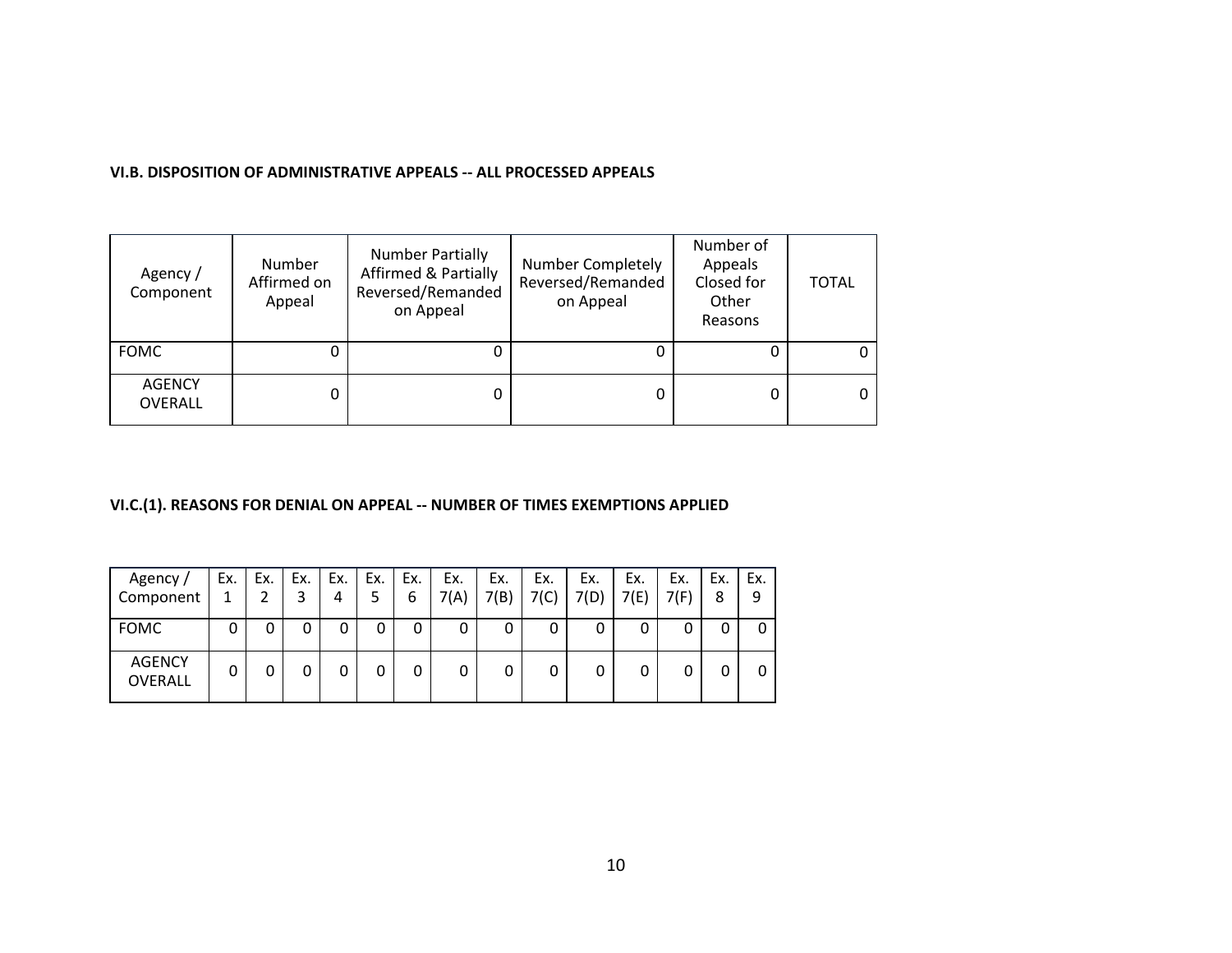### **VI.C.(2). REASONS FOR DENIAL ON APPEAL -- REASONS OTHER THAN EXEMPTIONS**

| Agency /<br>Component           | No<br>Records | Records<br>Referred<br>at Initial<br>Request<br>Level | Request<br>Withdrawn | Fee-<br>Related<br>Reason | Records<br>not<br>Reasonably<br>Described | Improper<br>Request<br>for Other<br>Reasons | Not<br>Agency<br>Record | Duplicate<br>Request<br>or<br>Appeal | Request<br>$\mathsf{I}$<br>Litigation | Appeal<br>Based<br>Solely on<br>Denial of<br>Request<br>for<br>Expedited<br>Processing | Other<br>*Explain<br>in chart<br>below |
|---------------------------------|---------------|-------------------------------------------------------|----------------------|---------------------------|-------------------------------------------|---------------------------------------------|-------------------------|--------------------------------------|---------------------------------------|----------------------------------------------------------------------------------------|----------------------------------------|
| <b>FOMC</b>                     | 0             |                                                       | 0                    | 0                         | 0                                         |                                             |                         | 0                                    |                                       | 0                                                                                      | 0 <sup>1</sup>                         |
| <b>AGENCY</b><br><b>OVERALL</b> | 0             | 0                                                     | 0                    | 0                         | 0                                         | 0                                           | 0                       | 0                                    | 0                                     | 0                                                                                      | 0 <sub>1</sub>                         |

### **VI.C.(3). REASONS FOR DENIAL ON APPEAL -- "OTHER" REASONS**

| Agency /<br>Component | Description of "Other" Reasons for Denial on<br>Appeal from Chart C(2) | Number of Times<br>"Other" Reason<br>Was Relied Upon | <b>TOTAL</b> |
|-----------------------|------------------------------------------------------------------------|------------------------------------------------------|--------------|
| FOMC                  | N/A                                                                    |                                                      |              |
| AGENCY OVERALL        |                                                                        |                                                      |              |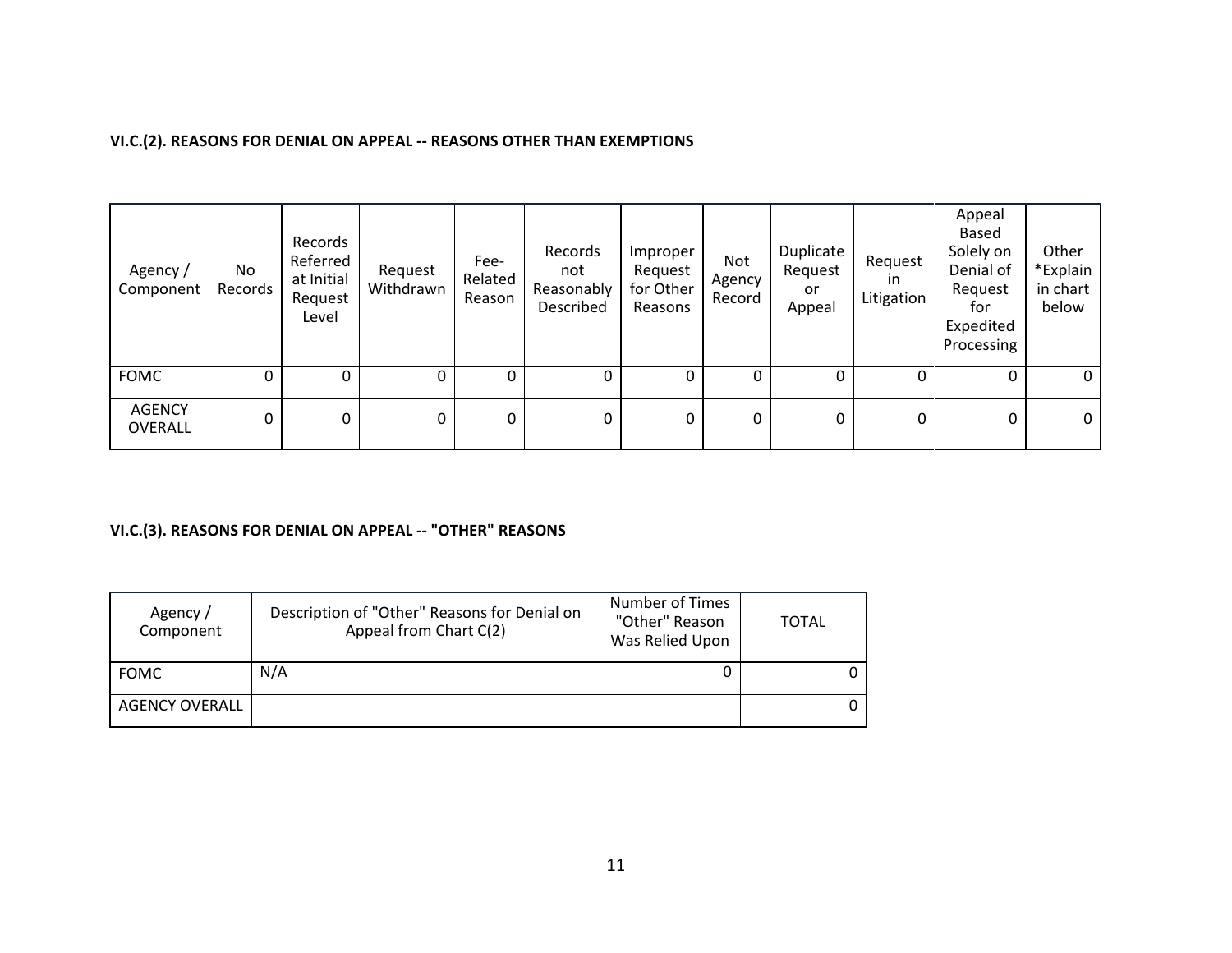## **VI.C.(4). RESPONSE TIME FOR ADMINISTRATIVE APPEALS**

| Agency /<br>Component    | Median Number<br>of Days | Average<br>Number of Days | Lowest Number<br>of Days | <b>Highest Number</b><br>of Days |
|--------------------------|--------------------------|---------------------------|--------------------------|----------------------------------|
| <b>FOMC</b>              | U                        |                           | N/A                      | N/A                              |
| <b>AGENCY</b><br>OVERALL | U                        |                           | N/A                      | N/A                              |

# **VI.C.(5). TEN OLDEST PENDING ADMINISTRATIVE APPEALS**

| Agency /<br>Component |                           | 10th<br>Oldest<br>Appeal | 9th | 8th | 7th | 6th | 5th | 4th | 3rd      | 2 <sub>nd</sub> | Oldest<br>Appeal |
|-----------------------|---------------------------|--------------------------|-----|-----|-----|-----|-----|-----|----------|-----------------|------------------|
|                       | Date of Appeal            | N/A                      | N/A | N/A | N/A | N/A | N/A | N/A | N/A      | N/A             | N/A              |
| <b>FOMC</b>           | Number of Days<br>Pending | 0                        | 0   | 0   | 0   | 0   | 0   | 0   | 0        | 0               | 0                |
| <b>AGENCY</b>         | Date of Appeal            | N/A                      | N/A | N/A | N/A | N/A | N/A | N/A | N/A      | N/A             | N/A              |
| OVERALL               | Number of Days<br>Pending | 0                        | 0   | 0   | 0   | 0   | 0   | 0   | $\Omega$ | 0               | 0                |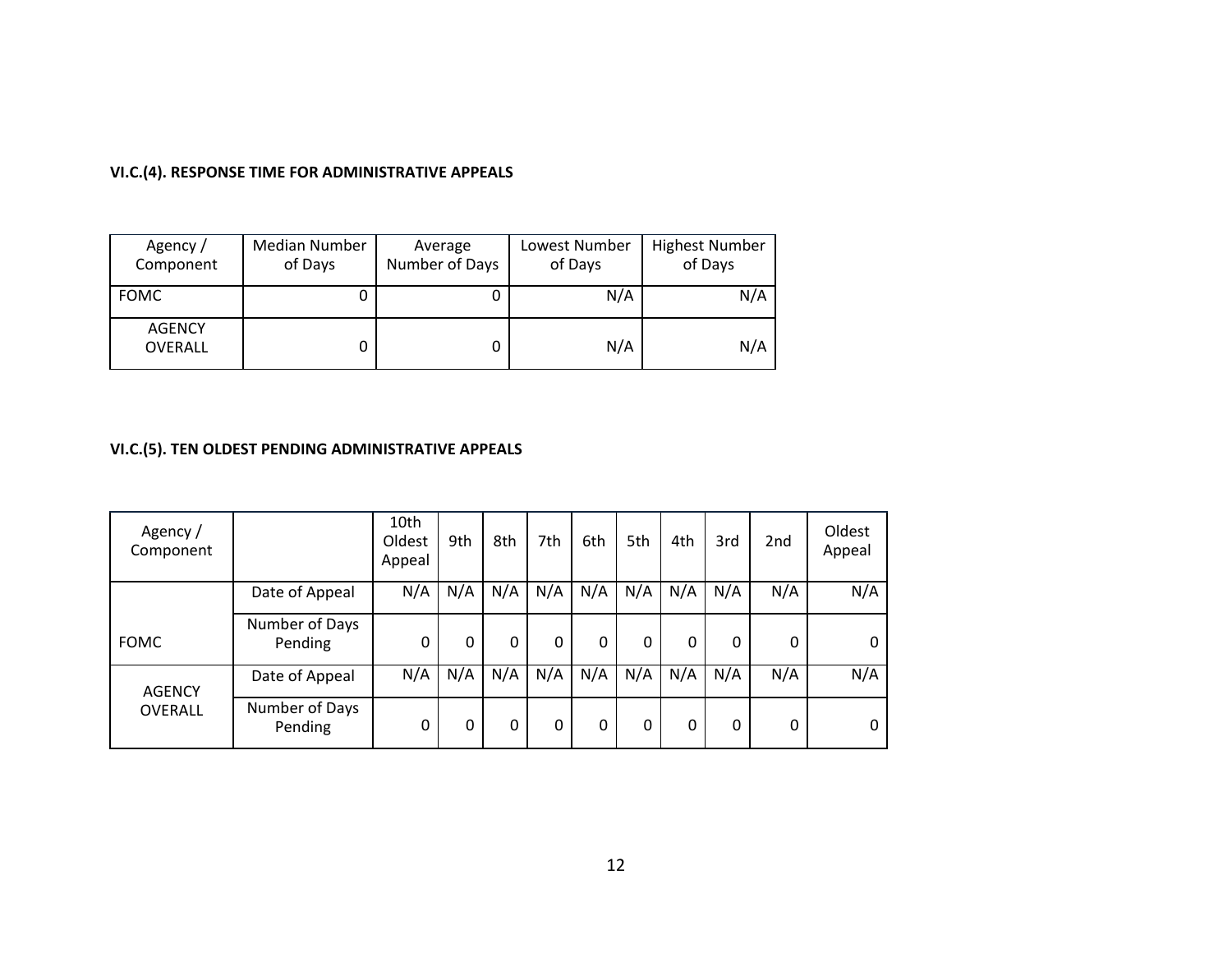|                          |                             | <b>SIMPLE</b>                |                             |                              |                             |                              | <b>COMPLEX</b>              |                              | EXPEDITED PROCESSING        |                              |                             |                              |
|--------------------------|-----------------------------|------------------------------|-----------------------------|------------------------------|-----------------------------|------------------------------|-----------------------------|------------------------------|-----------------------------|------------------------------|-----------------------------|------------------------------|
| Agency /<br>Component    | Median<br>Number<br>of Days | Average<br>Number<br>of Days | Lowest<br>Number<br>of Days | Highest<br>Number<br>of Days | Median<br>Number<br>of Days | Average<br>Number<br>of Days | Lowest<br>Number<br>of Days | Highest<br>Number<br>of Days | Median<br>Number<br>of Days | Average<br>Number<br>of Days | Lowest<br>Number<br>of Days | Highest<br>Number<br>of Days |
| <b>FOMC</b>              | 6.00                        | 10.18                        | $\leq$ 1                    | 44                           | 65.00                       | 82.50                        | 39                          | 155                          | N/A                         | N/A                          | N/A                         | N/A                          |
| <b>AGENCY</b><br>OVERALL | 6.00                        | 10.18                        | $<$ 1                       | 44                           | 65.00                       | 82.50                        | 39                          | 155                          | N/A                         | N/A                          | N/A                         | N/A                          |

#### **VII.A. FOIA REQUESTS -- RESPONSE TIME FOR ALL PROCESSED PERFECTED REQUESTS**

#### **VII.B. PROCESSED REQUESTS -- RESPONSE TIME FOR PERFECTED REQUESTS IN WHICH INFORMATION WAS GRANTED**

|                          |                             |                              | <b>SIMPLE</b>               |                              | COMPLEX                     |                              |                             |                              | <b>EXPEDITED PROCESSING</b> |                              |                             |                                     |
|--------------------------|-----------------------------|------------------------------|-----------------------------|------------------------------|-----------------------------|------------------------------|-----------------------------|------------------------------|-----------------------------|------------------------------|-----------------------------|-------------------------------------|
| Agency /<br>Component    | Median<br>Number<br>of Days | Average<br>Number<br>of Days | Lowest<br>Number<br>of Days | Highest<br>Number<br>of Days | Median<br>Number<br>of Days | Average<br>Number<br>of Days | Lowest<br>Number<br>of Days | Highest<br>Number<br>of Days | Median<br>Number<br>of Days | Average<br>Number<br>of Days | Lowest<br>Number<br>of Days | Highest<br><b>Number</b><br>of Days |
| <b>FOMC</b>              | 10.00                       | 13.64                        |                             | 44                           | 65.00                       | 79.83                        | 48                          | 155                          | N/A                         | N/A                          | N/A                         | N/A                                 |
| <b>AGENCY</b><br>OVERALL | 10.00                       | 13.64                        |                             | 44                           | 65.00                       | 79.83                        | 48                          | 155                          | N/A                         | N/A                          | N/A                         | N/A                                 |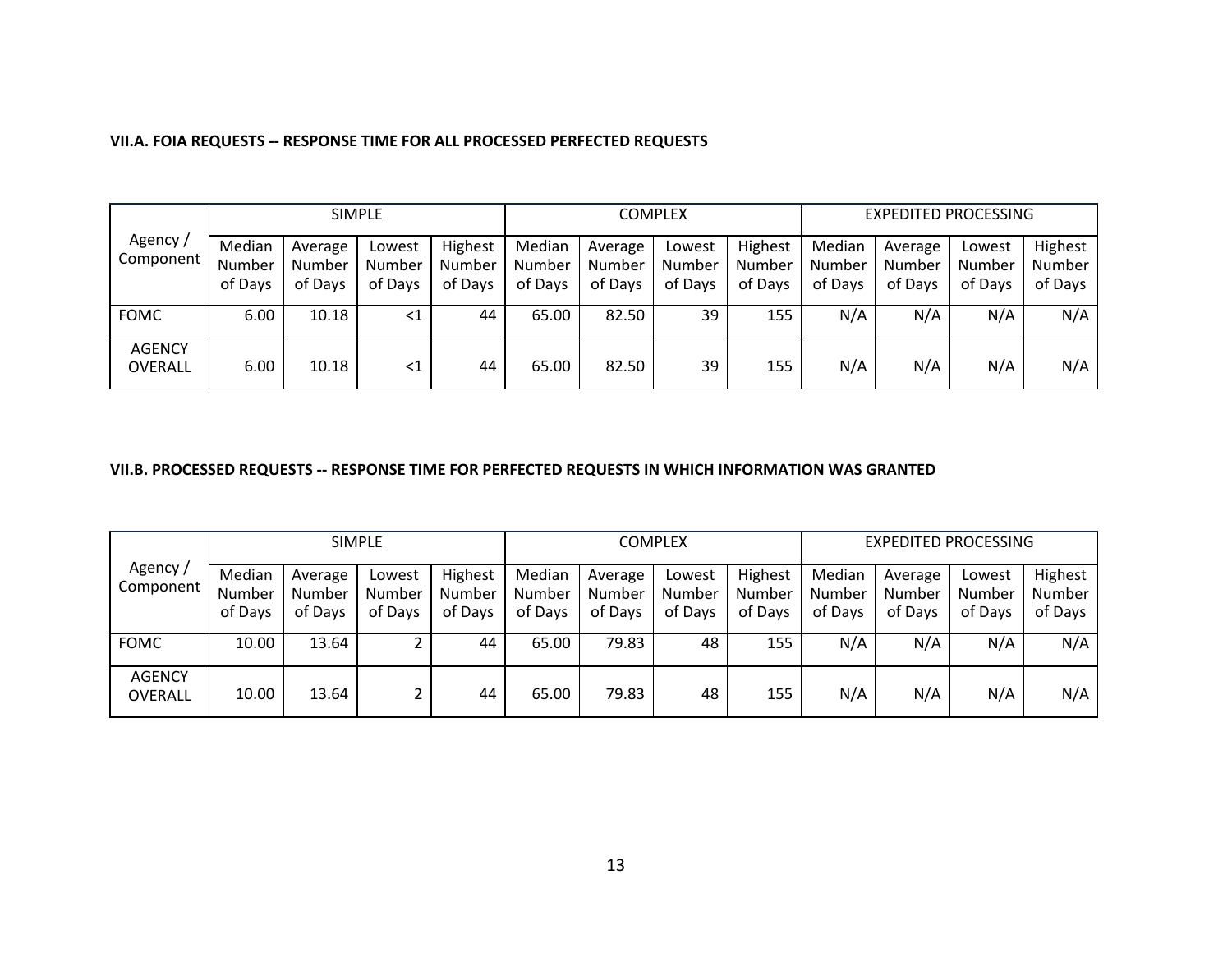#### **VII.C. PROCESSED SIMPLE REQUESTS -- RESPONSE TIME IN DAY INCREMENTS**

| Agency /<br>Component           | <1-<br>20<br>Days | 21-<br>40<br>Days | 41-<br>60<br>Days | 61-<br>80<br>Days | $81 -$<br>100<br>Days | $101 -$<br>120<br>Days | $121 -$<br>140<br>Days | 141-<br>160<br>Days | $161 -$<br>180<br>Days | 181-<br>200<br>Days | $201 -$<br>300<br>Days | $301 -$<br>400<br>Days | $401+$<br>Days | <b>TOTAL</b> |
|---------------------------------|-------------------|-------------------|-------------------|-------------------|-----------------------|------------------------|------------------------|---------------------|------------------------|---------------------|------------------------|------------------------|----------------|--------------|
| <b>FOMC</b>                     | 18                |                   |                   | 0                 | υ                     |                        | 0                      |                     | υ                      | 0                   |                        |                        | 0              | 21           |
| <b>AGENCY</b><br><b>OVERALL</b> | 18                | ◠                 | 1.<br>┻           | 0                 |                       |                        | 0                      |                     | 0                      | 0                   |                        |                        | 0              | 21           |

#### **VII.C. PROCESSED COMPLEX REQUESTS -- RESPONSE TIME IN DAY INCREMENTS**

| Agency /<br>Component    | $<$ 1-<br>20<br>Days | 21-<br>40<br>Days | $41 -$<br>60<br>Days | 61-<br>80<br>Days | $81 -$<br>100<br>Days | $101 -$<br>120<br>Days | $121 -$<br>140<br>Days | 141-<br>160<br>Days | $161 -$<br>180<br>Days | 181-<br>200<br>Days | $201 -$<br>300<br>Days | $301 -$<br>400<br>Davs | $401+$<br>Days | <b>TOTAL</b> |
|--------------------------|----------------------|-------------------|----------------------|-------------------|-----------------------|------------------------|------------------------|---------------------|------------------------|---------------------|------------------------|------------------------|----------------|--------------|
| <b>FOMC</b>              | 0                    |                   | 3                    | ᅩ                 |                       | 0                      | 0                      |                     | 0                      | 0                   | 0                      | 0                      | 0              | 8            |
| <b>AGENCY</b><br>OVERALL | 0                    |                   | 3                    | ᅩ                 |                       | 0                      | 0                      |                     | 0                      | 0                   | 0                      | 0                      | 0              | 8            |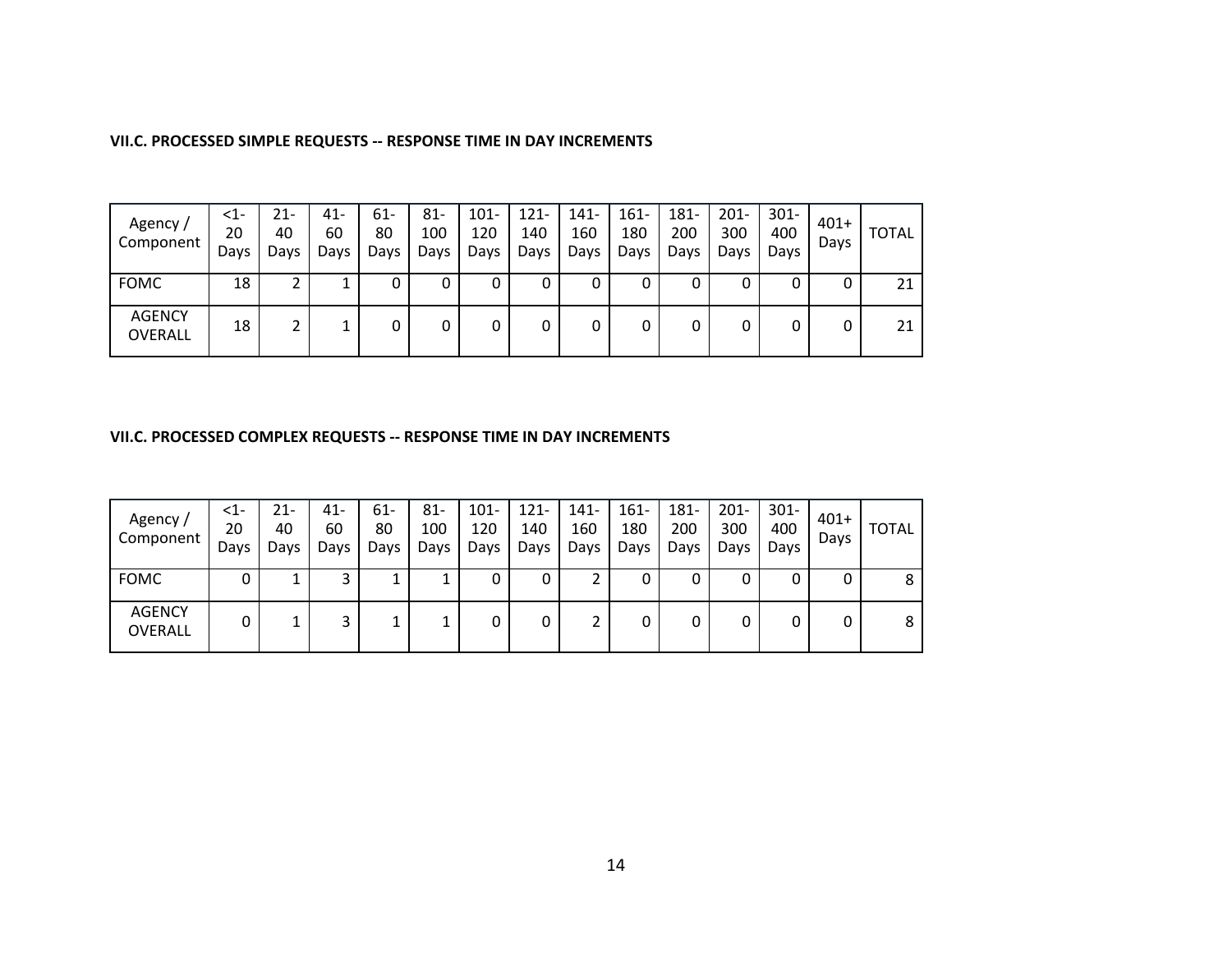#### **VII.C. PROCESSED REQUESTS GRANTED EXPEDITED PROCESSING -- RESPONSE TIME IN DAY INCREMENTS**

| Agency /<br>Component    | <1-<br>20<br>Days | 21-<br>40<br>Days | $41 -$<br>60<br>Days | 61-<br>80<br>Days | $81 -$<br>100<br>Days | $101 -$<br>120<br>Days | $121 -$<br>140<br>Days | $141 -$<br>160<br>Days | $161 -$<br>180<br>Days | 181-<br>200<br>Days | $201 -$<br>300<br>Days | $301 -$<br>400<br>Davs | $401+$<br>Days | <b>TOTAL</b> |
|--------------------------|-------------------|-------------------|----------------------|-------------------|-----------------------|------------------------|------------------------|------------------------|------------------------|---------------------|------------------------|------------------------|----------------|--------------|
| <b>FOMC</b>              |                   |                   | 0                    | 0                 |                       |                        | 0                      |                        | υ                      | 0                   | 0                      |                        |                | 0            |
| <b>AGENCY</b><br>OVERALL | 0                 |                   | 0                    | 0                 |                       | 0                      | 0                      |                        | 0                      | 0                   | 0                      |                        | 0              | 0            |

#### **VII.D. PENDING REQUESTS -- ALL PENDING PERFECTED REQUESTS**

|                          | <b>SIMPLE</b>     |                             |                              |                   | <b>COMPLEX</b>              |                              | <b>EXPEDITED PROCESSING</b> |                             |                              |  |
|--------------------------|-------------------|-----------------------------|------------------------------|-------------------|-----------------------------|------------------------------|-----------------------------|-----------------------------|------------------------------|--|
| Agency /<br>Component    | Number<br>Pending | Median<br>Number<br>of Days | Average<br>Number<br>of Days | Number<br>Pending | Median<br>Number<br>of Days | Average<br>Number<br>of Days | Number<br>Pending           | Median<br>Number<br>of Days | Average<br>Number<br>of Days |  |
| <b>FOMC</b>              | 0                 | N/A                         | N/A                          | 0                 | N/A                         | N/A                          | 0                           | N/A                         | N/A                          |  |
| <b>AGENCY</b><br>OVERALL | 0                 | N/A                         | N/A                          | 0                 | N/A                         | N/A                          | 0                           | N/A                         | N/A                          |  |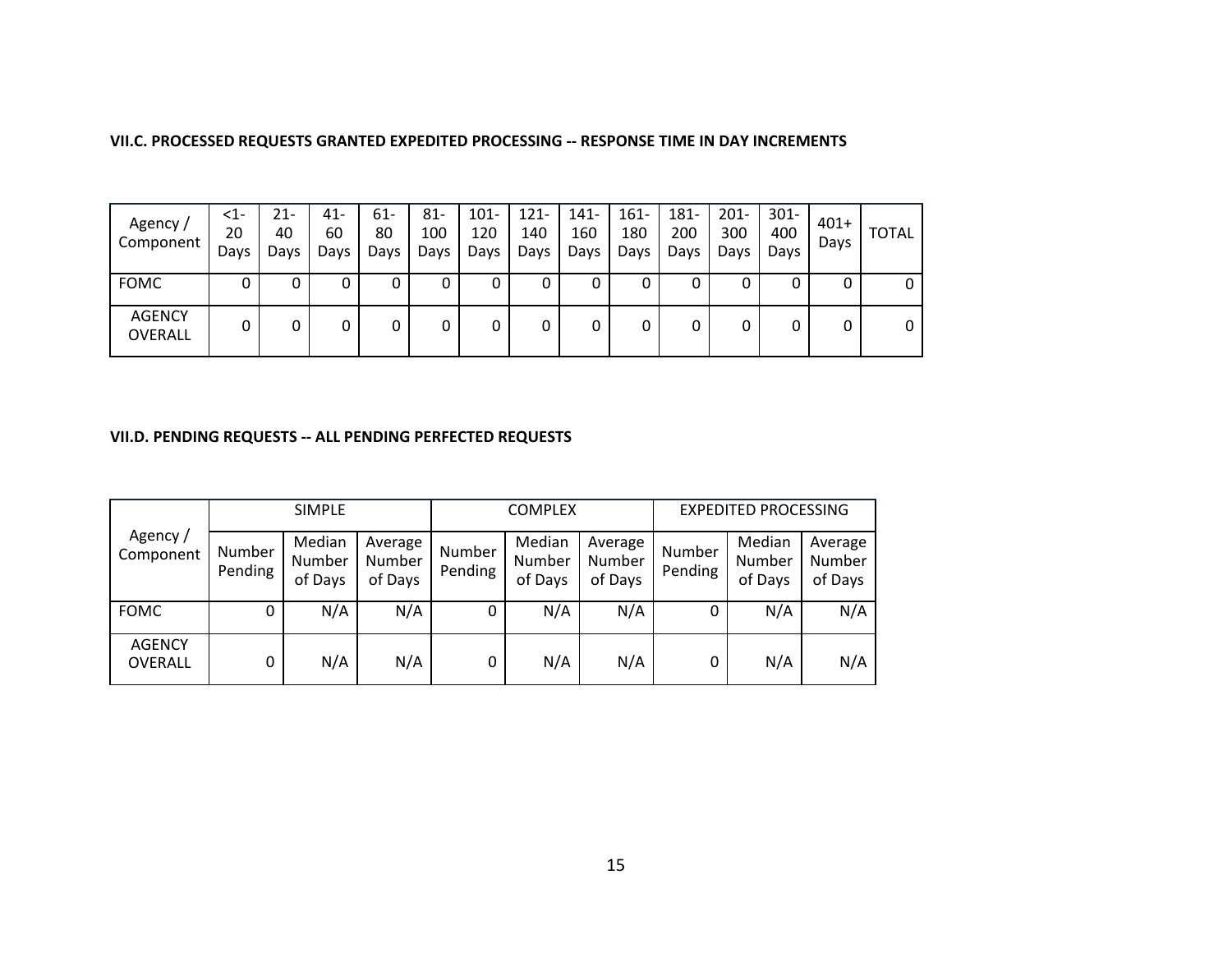#### **VII.E. PENDING REQUESTS -- TEN OLDEST PENDING PERFECTED REQUESTS**

| Agency /<br>Component |                           | 10th<br>Oldest<br>Request | 9th | 8th | 7th | 6th | 5th | 4th | 3rd | 2nd | Oldest Request |
|-----------------------|---------------------------|---------------------------|-----|-----|-----|-----|-----|-----|-----|-----|----------------|
|                       | Date of Receipt           | N/A                       | N/A | N/A | N/A | N/A | N/A | N/A | N/A | N/A | N/A            |
| <b>FOMC</b>           | Number of Days<br>Pending | 0                         | 0   | 0   | 0   | 0   | 0   | 0   | 0   | 0   |                |
| <b>AGENCY</b>         | Date of Receipt           | N/A                       | N/A | N/A | N/A | N/A | N/A | N/A | N/A | N/A | N/A            |
| OVERALL               | Number of Days<br>Pending | 0                         | 0   | 0   | 0   | 0   | 0   | 0   | 0   | 0   |                |

#### **VIII.A. REQUESTS FOR EXPEDITED PROCESSING**

| Agency /<br>Component           | Number<br>Granted | Number<br>Denied | Median<br>Number of<br>Days to<br>Adjudicate | Average<br>Number of<br>Days to<br>Adjudicate | Number<br>Adjudicated<br>Within Ten<br><b>Calendar Days</b> |
|---------------------------------|-------------------|------------------|----------------------------------------------|-----------------------------------------------|-------------------------------------------------------------|
| <b>FOMC</b>                     |                   | 0                | N/A                                          | N/A                                           |                                                             |
| <b>AGENCY</b><br><b>OVERALL</b> |                   | 0                | N/A                                          | N/A                                           |                                                             |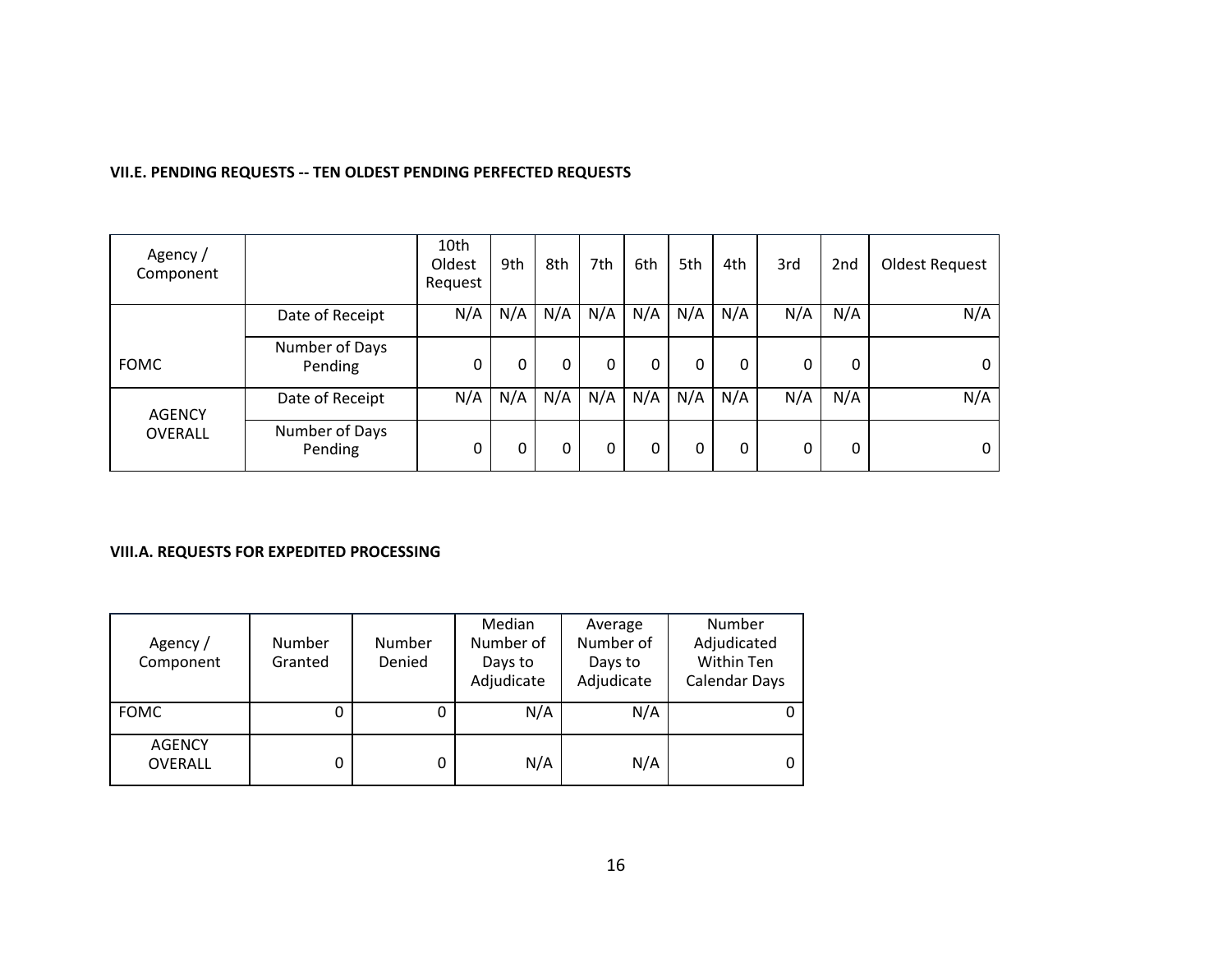### **VIII.B. Requests for Fee Waiver**

| Agency /<br>Component           | Number<br>Granted | Number Denied | Median Number<br>of Days to<br>Adjudicate | Average<br>Number of Days<br>to Adjudicate |
|---------------------------------|-------------------|---------------|-------------------------------------------|--------------------------------------------|
| <b>FOMC</b>                     |                   |               | N/A                                       | N/A                                        |
| <b>AGENCY</b><br><b>OVERALL</b> |                   |               | N/A                                       | N/A                                        |

#### **IX. FOIA Personnel and Costs**

|                                 |                                                      | PERSONNEL                                                          |                                                     | <b>COSTS</b>        |                                 |                    |  |
|---------------------------------|------------------------------------------------------|--------------------------------------------------------------------|-----------------------------------------------------|---------------------|---------------------------------|--------------------|--|
| Agency /<br>Component           | Number of<br>"Full-Time<br><b>FOIA</b><br>Employees" | Number of<br>"Equivalent<br>Full-Time<br><b>FOIA</b><br>Employees" | Total<br>Number<br>of "Full-<br>Time FOIA<br>Staff" | Processing<br>Costs | Litigation-<br>Related<br>Costs | <b>Total Costs</b> |  |
| <b>FOMC</b>                     | 0                                                    | 1.00                                                               | 1.00                                                | 132462.00           | 0.00                            | 132462.00          |  |
| <b>AGENCY</b><br><b>OVERALL</b> | 0                                                    | 1.00                                                               | 1.00                                                | 132462.00           | 0.00                            | 132462.00          |  |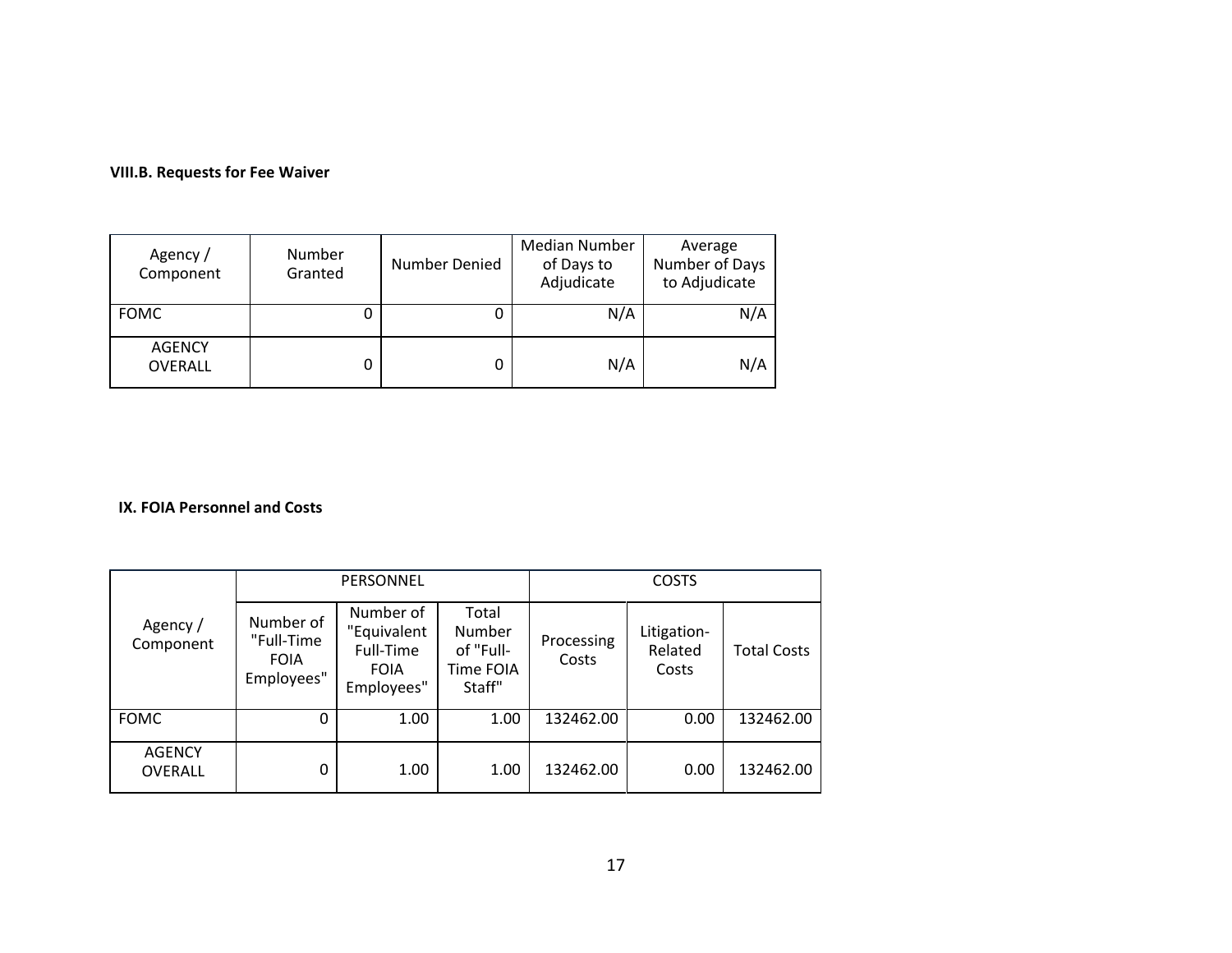### **X. Fees Collected for Processing Requests**

| Agency /<br>Component    | <b>Total Amount</b><br>of Fees<br>Collected | Percentage of<br><b>Total Costs</b> |
|--------------------------|---------------------------------------------|-------------------------------------|
| <b>FOMC</b>              | 0.00                                        | 0.0000                              |
| <b>AGENCY</b><br>OVERALL | 0.00                                        | 0.0000                              |

## **XI.A. Number of Times Subsection (C) Used**

| Agency /<br>Component | Number of Times Subsection Used |
|-----------------------|---------------------------------|
| <b>FOMC</b>           |                                 |
| <b>AGENCY OVERALL</b> |                                 |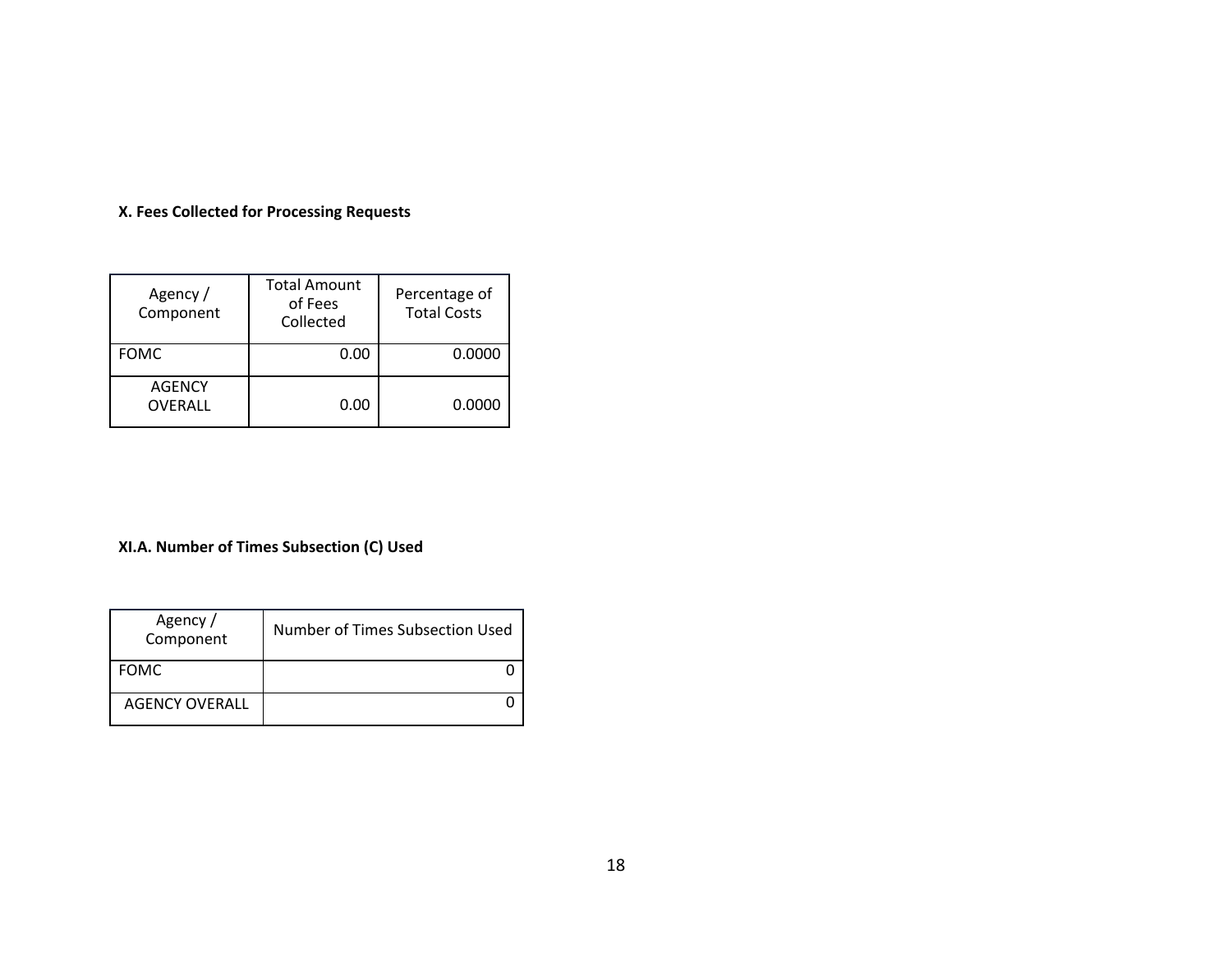## **XI.B. Number of Subsection (A)(2) Postings**

| Agency /<br>Component           | Number of<br><b>Records Posted</b><br>by the FOIA<br>Office | Number of<br><b>Records Posted</b><br>by Program<br>Offices |  |
|---------------------------------|-------------------------------------------------------------|-------------------------------------------------------------|--|
| <b>FOMC</b>                     | 435                                                         | 29                                                          |  |
| <b>AGENCY</b><br><b>OVERALL</b> | 435                                                         | σq                                                          |  |

## **XII.A. Backlogs of FOIA Requests and Administrative Appeals**

| Agency /<br>Component    | Number of<br>Backlogged<br>Requests as of<br>End of Fiscal<br>Year | Number of<br>Backlogged<br>Appeals as of<br>End of Fiscal<br>Year |
|--------------------------|--------------------------------------------------------------------|-------------------------------------------------------------------|
| <b>FOMC</b>              |                                                                    |                                                                   |
| <b>AGENCY</b><br>OVERALL |                                                                    |                                                                   |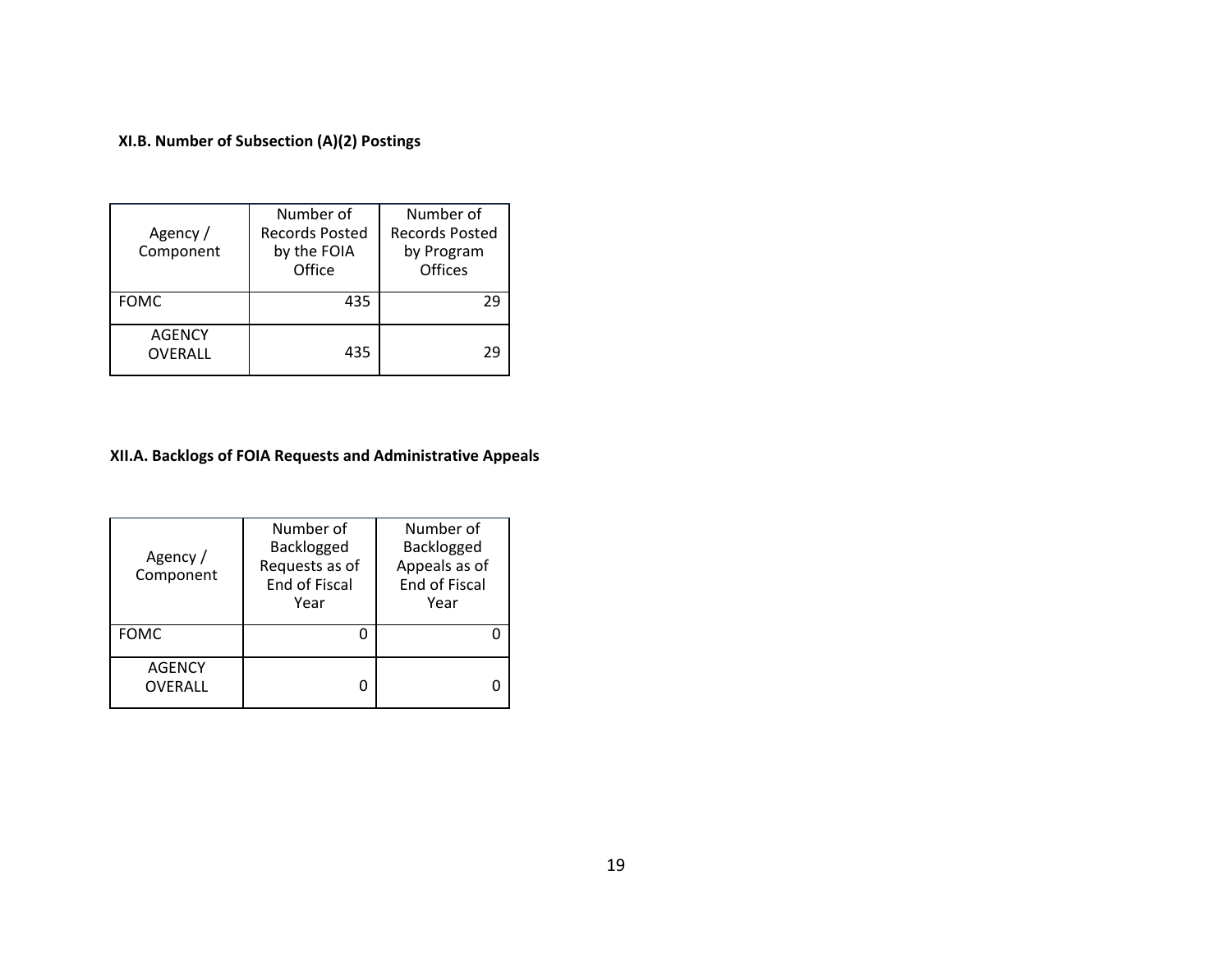#### **XII.B. CONSULTATIONS ON FOIA REQUESTS -- RECEIVED, PROCESSED, AND PENDING CONSULTATIONS**

| Agency /<br>Component           | Number of<br>Consultations<br>Received from<br><b>Other Agencies</b><br>that were Pending<br>at the Agency as of<br>Start<br>of the Fiscal Year | Number of<br>Consultations<br>Received from<br><b>Other Agencies</b><br>During the Fiscal<br>Year | Number of<br>Consultations<br><b>Received from Other</b><br>Agencies that were<br>Processed by the<br>Agency During the<br><b>Fiscal Year</b> | Number of<br>Consultations<br>Received from<br><b>Other Agencies</b><br>that were Pending<br>at the Agency as<br>of End<br>of the Fiscal Year |
|---------------------------------|-------------------------------------------------------------------------------------------------------------------------------------------------|---------------------------------------------------------------------------------------------------|-----------------------------------------------------------------------------------------------------------------------------------------------|-----------------------------------------------------------------------------------------------------------------------------------------------|
| <b>FOMC</b>                     | 0                                                                                                                                               |                                                                                                   |                                                                                                                                               | 0                                                                                                                                             |
| <b>AGENCY</b><br><b>OVERALL</b> | 0                                                                                                                                               |                                                                                                   |                                                                                                                                               | 0                                                                                                                                             |

### **XII.C. CONSULTATIONS ON FOIA REQUESTS -- TEN OLDEST CONSULTATIONS RECEIVED FROM OTHER AGENCIES AND PENDING AT THE AGENCY**

| Agency /<br>Component |                   | 10th Oldest<br>Consultation | 9th | 8th | 7th | 6th | 5th | 4th | 3rd | 2nd | Oldest<br>Consultation |
|-----------------------|-------------------|-----------------------------|-----|-----|-----|-----|-----|-----|-----|-----|------------------------|
|                       | Date              | N/A                         | N/A | N/A | N/A | N/A | N/A | N/A | N/A | N/A | N/A                    |
| <b>FOMC</b>           | Number of<br>Days | 0                           | 0   | 0   | 0   | 0   | 0   | 0   | 0   | 0   | 0                      |
| <b>AGENCY</b>         | Date              | N/A                         | N/A | N/A | N/A | N/A | N/A | N/A | N/A | N/A | N/A                    |
| <b>OVERALL</b>        | Number of<br>Days | 0                           | 0   | 0   | 0   | 0   | 0   | 0   | 0   | 0   | 0                      |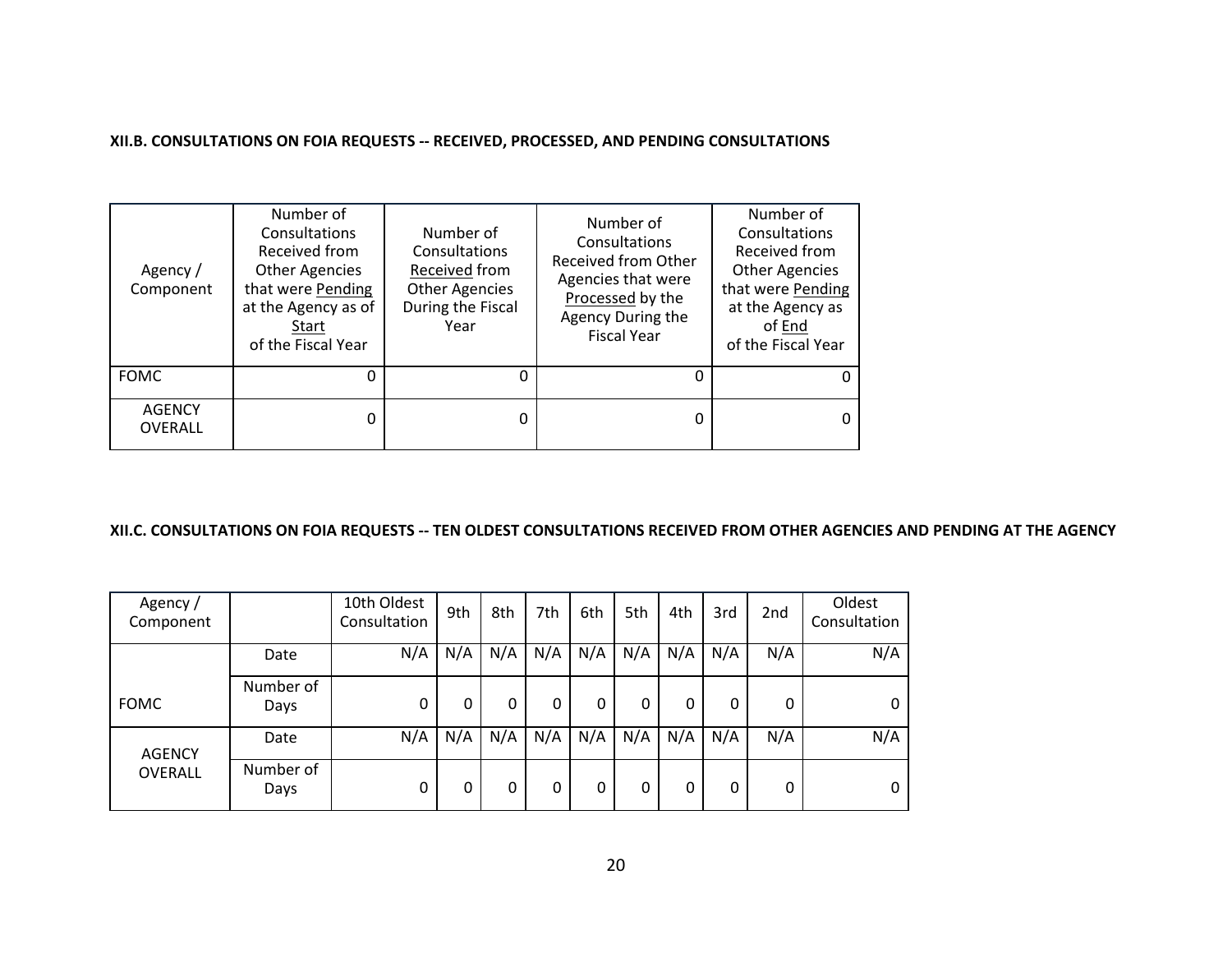#### **XII.D.(1). COMPARISON OF NUMBERS OF REQUESTS FROM PREVIOUS AND CURRENT ANNUAL REPORT -- REQUESTS RECEIVED AND PROCESSED**

|                       |                                                                                                    | NUMBER OF REQUESTS RECEIVED                                            | NUMBER OF REQUESTS PROCESSED                                                          |                                                                                                 |  |
|-----------------------|----------------------------------------------------------------------------------------------------|------------------------------------------------------------------------|---------------------------------------------------------------------------------------|-------------------------------------------------------------------------------------------------|--|
| Agency /<br>Component | Number<br><b>Received During</b><br><b>Fiscal Year from</b><br>Last Year's<br><b>Annual Report</b> | Number Received<br>During Fiscal Year<br>from Current Annual<br>Report | Number<br><b>Processed During</b><br>Fiscal Year from<br>Last Year's Annual<br>Report | Number<br><b>Processed During</b><br><b>Fiscal Year from</b><br><b>Current Annual</b><br>Report |  |
| <b>FOMC</b>           | 19                                                                                                 | 36                                                                     | 19                                                                                    | 36                                                                                              |  |
| <b>AGENCY OVERALL</b> | 19                                                                                                 | 36                                                                     | 19                                                                                    | 36                                                                                              |  |

#### **XII.D.(2). COMPARISON OF NUMBERS OF REQUESTS FROM PREVIOUS AND CURRENT ANNUAL REPORT -- BACKLOGGED REQUESTS**

| Agency /<br>Component           | Number of Backlogged<br>Requests as of End of the<br><b>Fiscal Year from Previous</b><br><b>Annual Report</b> | Number of Backlogged<br>Requests as of End of the Fiscal<br><b>Year from Current Annual</b><br>Report |
|---------------------------------|---------------------------------------------------------------------------------------------------------------|-------------------------------------------------------------------------------------------------------|
| <b>FOMC</b>                     |                                                                                                               |                                                                                                       |
| <b>AGENCY</b><br><b>OVERALL</b> |                                                                                                               |                                                                                                       |